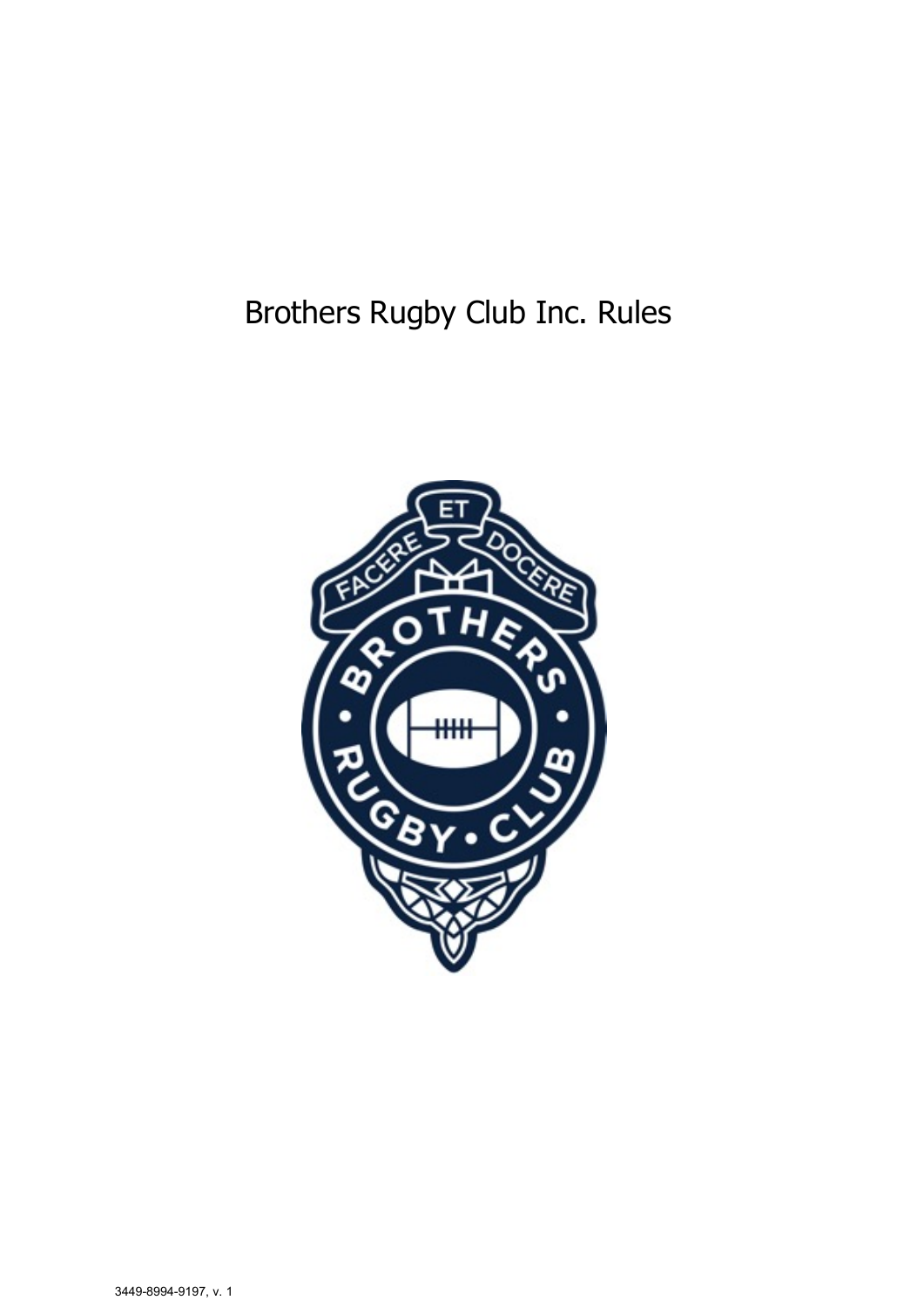

# Table of Contents

| 1                       |                                                                                            |
|-------------------------|--------------------------------------------------------------------------------------------|
| $\overline{\mathbf{2}}$ |                                                                                            |
| 3                       |                                                                                            |
| 4                       |                                                                                            |
| 5                       |                                                                                            |
| 6                       |                                                                                            |
| 7                       |                                                                                            |
| 8                       |                                                                                            |
| 9                       |                                                                                            |
| 10                      |                                                                                            |
| 11                      |                                                                                            |
| 12                      |                                                                                            |
| 13                      |                                                                                            |
| 15                      | Resignation, Removal or Vacation of Office of Management Committee Member ---------- 10    |
| 16                      |                                                                                            |
| 17                      |                                                                                            |
| 18                      |                                                                                            |
| 19                      | Quorum and Adjournment of Management Committee Meeting ---------------------------- 13     |
| 20                      |                                                                                            |
| 21                      |                                                                                            |
| 22                      |                                                                                            |
| 23                      |                                                                                            |
| 24                      |                                                                                            |
| 25                      |                                                                                            |
| 26                      | Resolutions of Management Committee without Meeting ----------------------------------- 15 |
| 27                      |                                                                                            |
| 28                      |                                                                                            |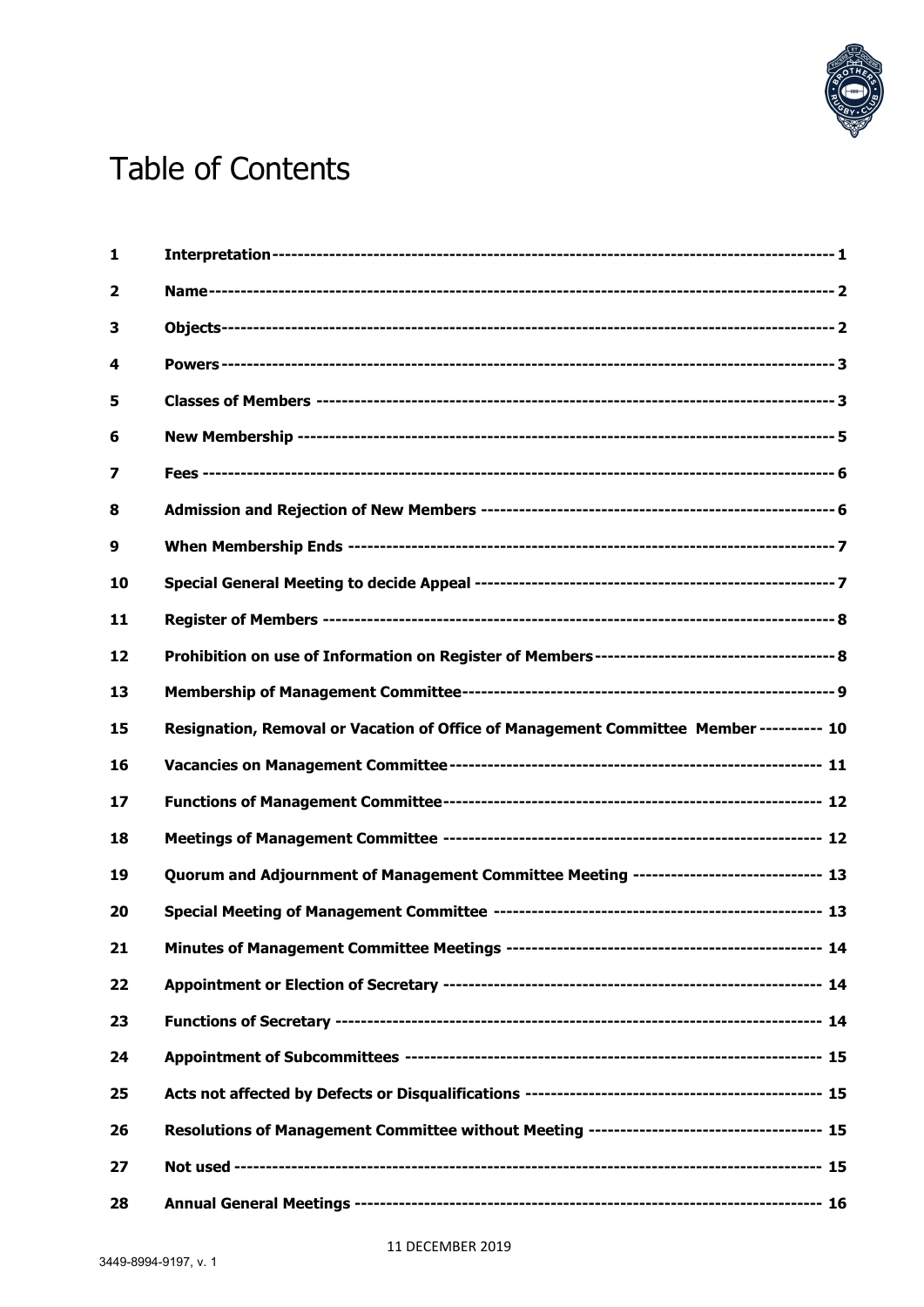

| 29 |  |
|----|--|
| 30 |  |
| 31 |  |
| 32 |  |
| 33 |  |
| 34 |  |
| 35 |  |
| 36 |  |
| 37 |  |
| 38 |  |
| 39 |  |
| 40 |  |
| 41 |  |
| 42 |  |
| 43 |  |
| 44 |  |
| 45 |  |
| 46 |  |
| 47 |  |
| 48 |  |
| 49 |  |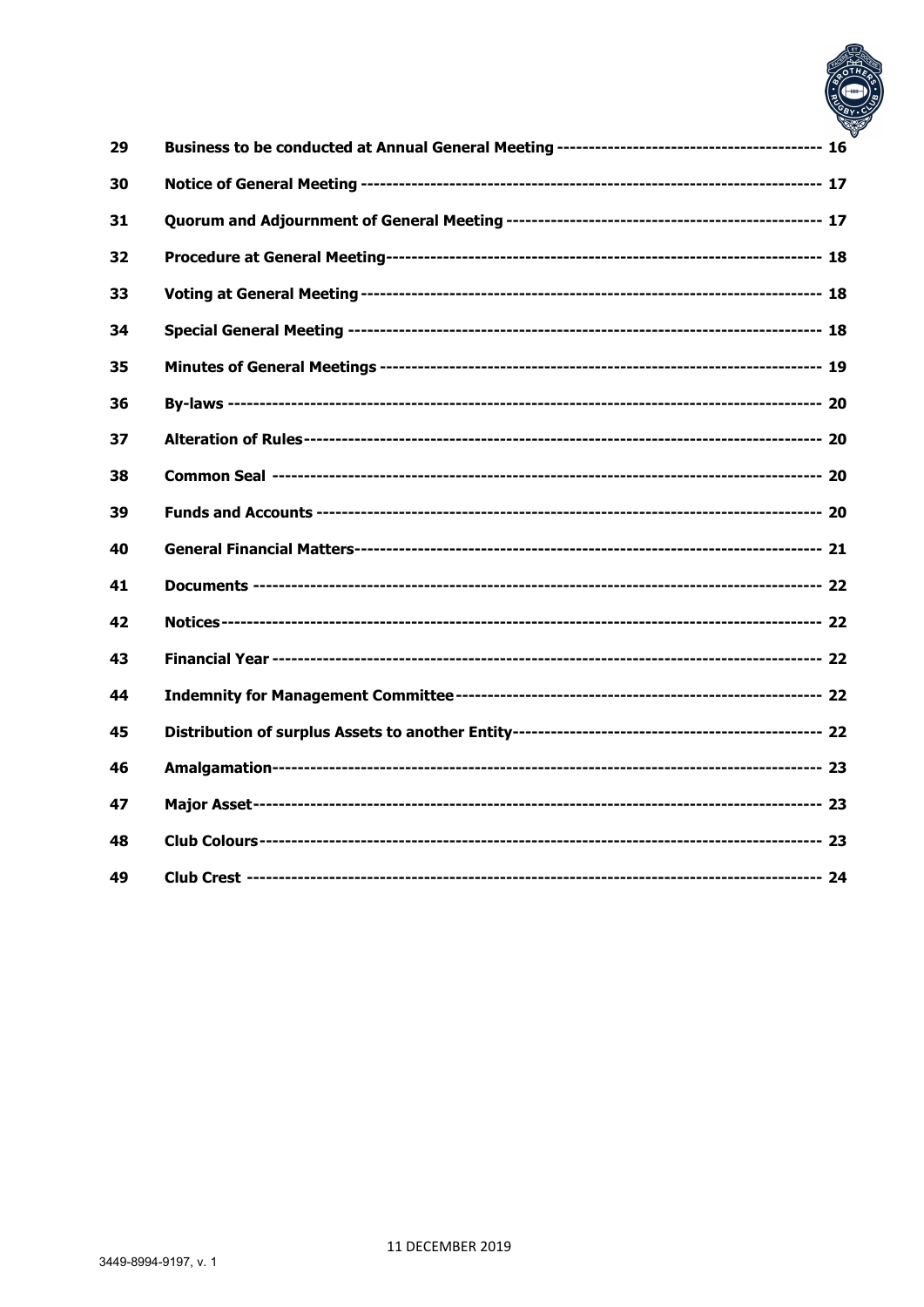

# <span id="page-3-0"></span>**1 Interpretation**

In these rules:

| <b>Term</b>                                          | <b>Definition</b>                                                                                                                                   |
|------------------------------------------------------|-----------------------------------------------------------------------------------------------------------------------------------------------------|
| Act                                                  | means the Associations Incorporation Act 1981.                                                                                                      |
| <b>Amalgamation</b>                                  | means the amalgamation of the Brothers Rugby Club<br>Incorporated and Brothers Junior Rugby Union Club Inc into<br>the association.                 |
| association                                          | has the meaning set out in subrule 2.                                                                                                               |
| candidate                                            | has the meaning set out in subrule 14.1.                                                                                                            |
| casual vacancy                                       | means a vacancy that happens when a member of the<br>management committee resigns, dies or otherwise stops holding<br>office.                       |
| <b>Chief Executive</b>                               | means the chief executive of the relevant government body<br>which administers the Associations Incorporation Act 1981 (Qld),<br>from time to time. |
| member                                               | <b>Foundation and Perpetual</b> means a member of the association under subrule 5.5.                                                                |
| Life member                                          | means a member of the association under subrule 5.4.                                                                                                |
| management committee                                 | means the management committee of the association.                                                                                                  |
| <b>Member</b>                                        | means a Playing member, Parent member, Supporter member,<br>Life member or Foundation and Perpetual member.                                         |
| <b>Minor</b>                                         | means a natural person under eighteen years of age.                                                                                                 |
| <b>Parent member</b>                                 | means a member of the association under subrule 5.2.                                                                                                |
| <b>Playing Fees</b>                                  | has the meaning set out in subrule 7.1.                                                                                                             |
| <b>Playing member</b>                                | means a member of the association under subrule 5.1.                                                                                                |
| <b>Previous Brothers</b><br><b>Club Associations</b> | <b>Rugby</b> means Brothers Rugby Club Inc. and Brothers Junior<br>Rugby Union Club Inc. which merged to form the<br>association                    |
| present                                              | has the meaning set out in subrule 19.3 for management<br>committee meetings and the meaning set out in subrule 31.2 for<br>general meetings.       |
| proxy                                                | means a proxy validly appointed by a member in the form<br>prescribed by the management committee.                                                  |
| rehabilitation period                                | has the meaning given in the Criminal Law (Rehabilitation of<br>Offenders) Act 1986(Qld).                                                           |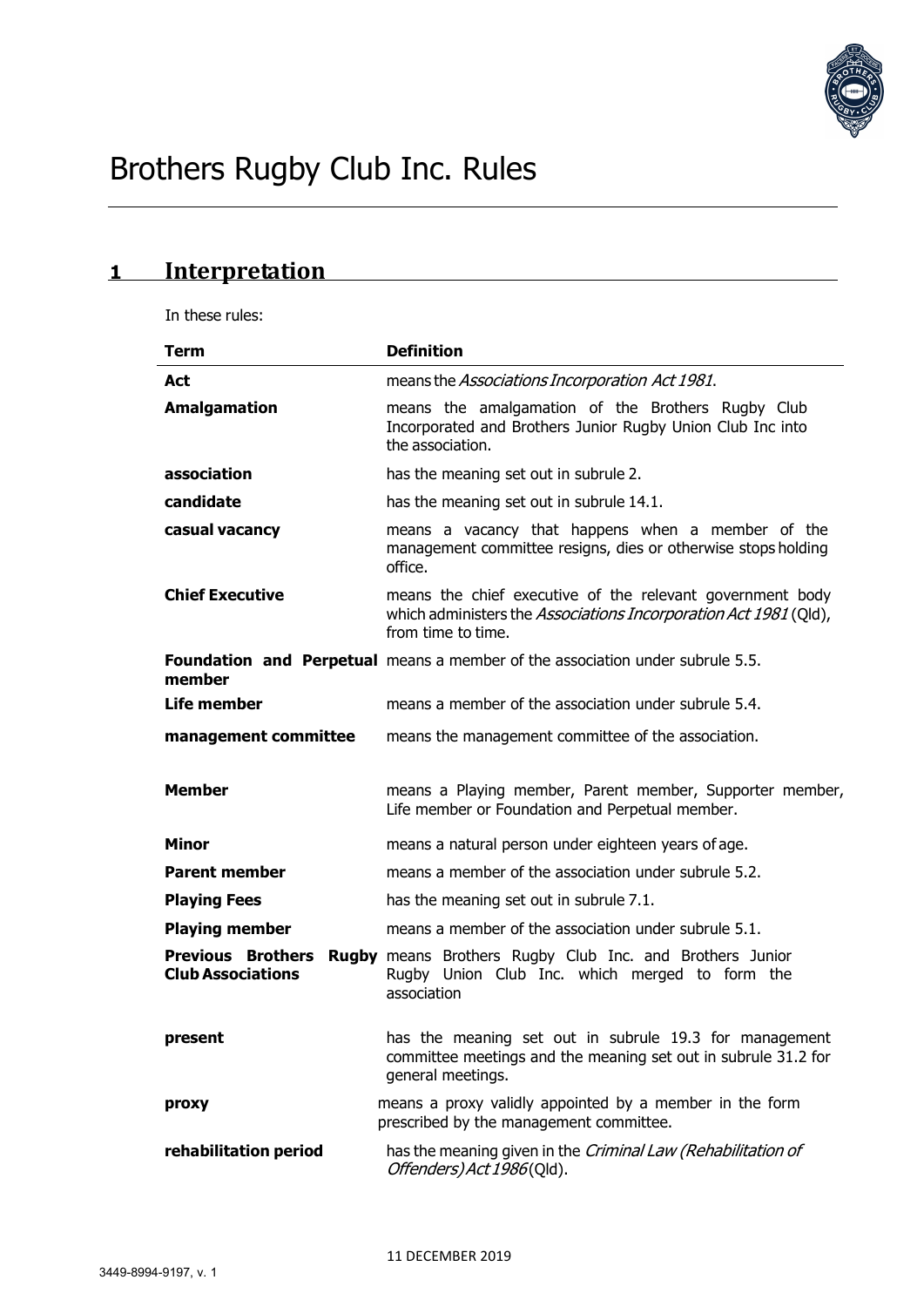

| special resolution                        | means a resolution passed at a general meeting of the association<br>by at least 75% of the members who are present in person or by<br>proxy at that meeting and entitled to vote. |
|-------------------------------------------|------------------------------------------------------------------------------------------------------------------------------------------------------------------------------------|
| <b>Supporter Fees</b>                     | has the meaning set out in subrule 7.2.                                                                                                                                            |
| <b>Supporter member</b><br>surplus assets | means a member of the association under subrule 5.3.<br>has the meaning set out in section 92(3) of the Act.                                                                       |

A word or expression that is not defined in these model rules, but is defined in the Act has, if the context permits, the meaning given by the Act.

#### <span id="page-4-0"></span>**2 Name**

The name of the incorporated association is Brothers Rugby Club Inc. (**association**).

### <span id="page-4-1"></span>**3 Objects**

The objects of the association are:

3.1 To foster, promote and encourage the development of rugby football and all forms of sport for the benefit of males and females wishing to partake in the game in all its forms.

The development of Rugby and other sports is primarily to promote and support the personal development of all association Members on a fair and equitable basis be they Junior or Senior players, across all ages, and abilities, from beginners to elite.

- 3.2 To establish, support and aid in the formation of any Association, Club or Organisation calculated to benefit the members of the association and to make contribution to any insurance fund, for the benefit of members.
- 3.3 To promote, and to encourage players, parents, coaches, managers, referees and administrators to adopt and comply with the codes of behavioural conduct as promoted or published by or on behalf of the Association or any association with which the association is affiliated.
- 3.4 To conduct and promote inter-club, interstate and overseas rugby football matches and tours.
- 3.5 To cooperate as a free and independent entity with:
	- Australian Rugby Union Limited;
	- Queensland Rugby Union Limited;
	- Queensland Junior Rugby Union Inc;
	- Brisbane Junior Rugby Union Inc; and
	- Qld Suburban Rugby Union Inc,

in advancing rugby union football in Brisbane, and to that end, affiliate itself to those entities and or other entities with similar objects to the association.

3.6 To promote the qualities of sportsmanship, leadership, consideration of others,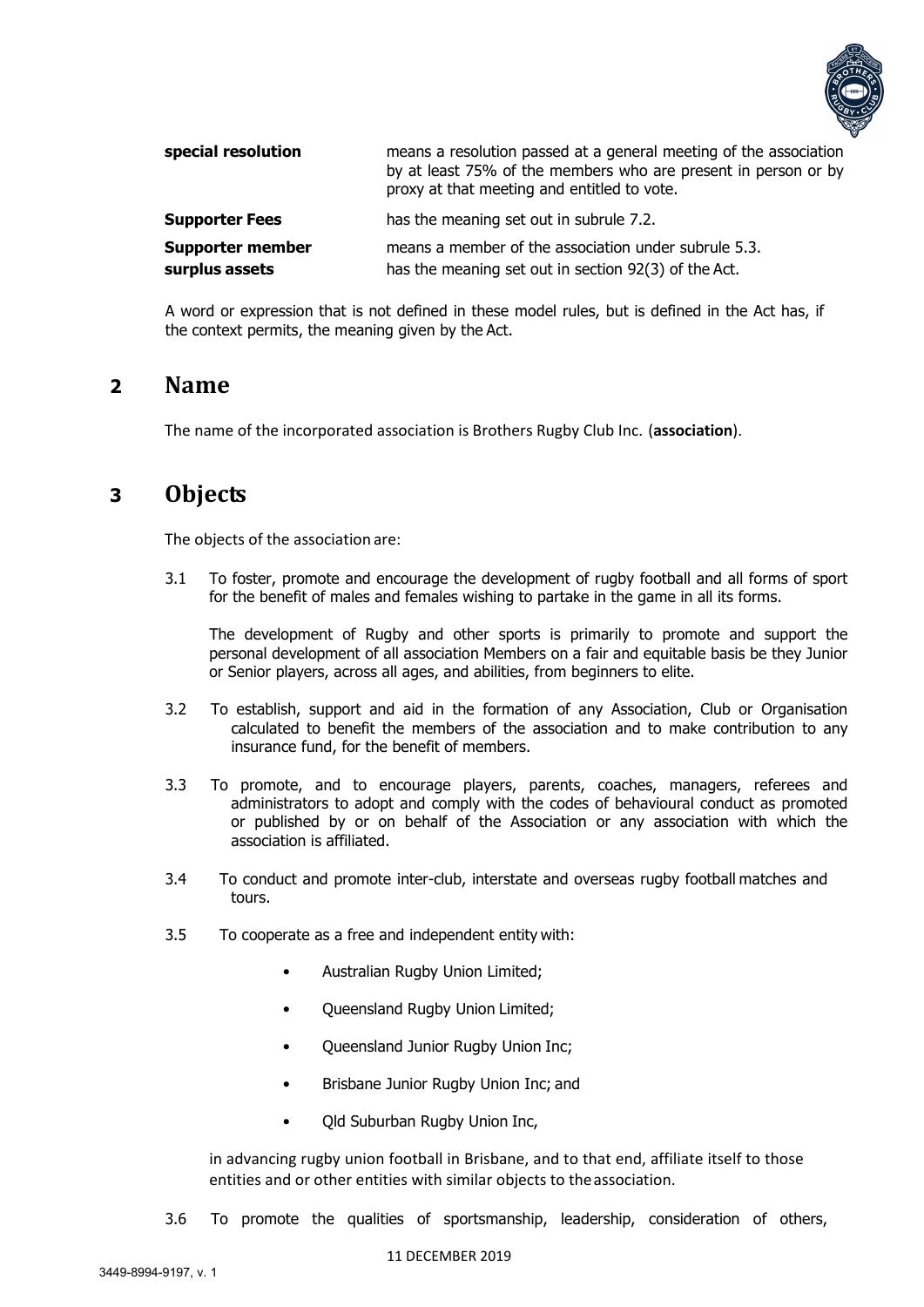

responsibility, cooperation, self-discipline, self-confidence, initiative, courage, loyalty, self-expression, positive attitudes, emotional control, social adjustment and development of character in association members.

- 3.7 To seek or receive donations, gifts and legacies (whether subject to any special trusts or not) to apply to these objects; and
	- 3.8 To promote the objects of the association in any manner the management committee considers appropriate, and to do things incidental or conducive to the attainment of these objects.

#### <span id="page-5-0"></span>**4 Powers**

- 4.1 The association has the powers of an individual.
- 4.2 The association may, for example:
	- a) enter into contracts;
	- b) borrow money, with or without security;
	- c) sell, mortgage, improve, let, manage or turn to account all or any of the property ofthe association;
	- d) invest the association's funds:
		- i. in any way authorised by laws, in the State of Queensland, regulating the investment of trust funds; or
		- ii. in any way expressly authorised by the management committee from time to time;
	- e) acquire, hold, deal with and dispose of property;
	- f) to enter into any arrangements with any Government or Authority that are incidental or conducive to the attainment of the objects and the exercise of the powers of the association;
	- g) employ persons as may be deemed necessary for or in connection with any constitutional purpose or object of the association;
	- h) make charges for services and facilities it supplies; and
	- i) do other things necessary or convenient to be done in carrying out its affairs.
- 4.3 The association may also issue secured and unsecured notes, debentures and debenture stock for the association.

#### <span id="page-5-1"></span>**5 Classes of Members**

There shall be five classes of Member of the association as set out in subrules [5.1](#page-5-2) to [5.5,](#page-7-1) each of which shall be unlimited innumbers.

#### <span id="page-5-2"></span>5.1 **Playing Member**

a) Any person who registers as a player with the association in any one year in the manner decided by the management committee and pays the Playing Fees shall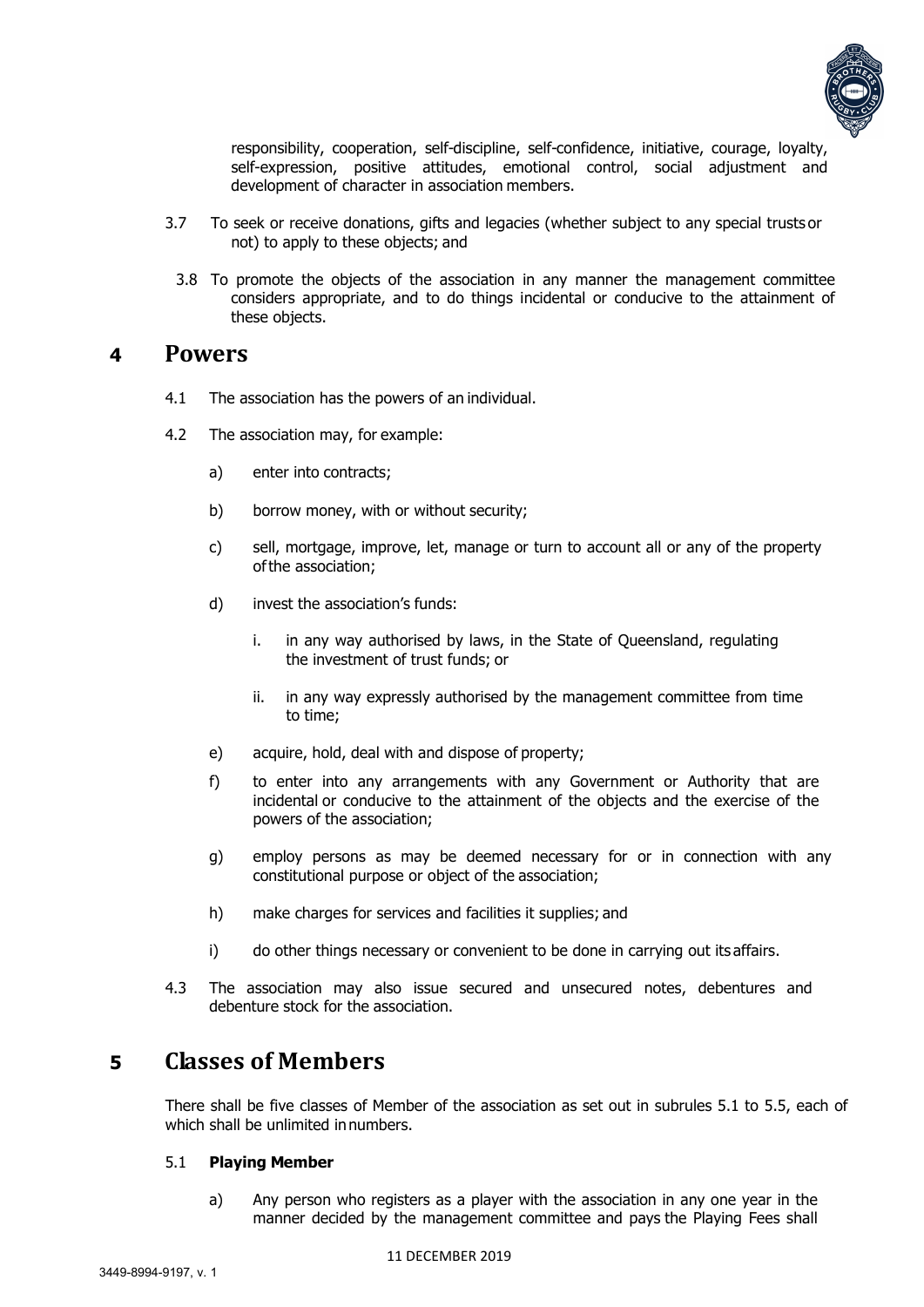

be a Playing member.

- b) Playing members may:
	- i. attend general meetings of the association; and
	- ii. with leave of the Chairperson of the general meeting, speak at any general meetings of the association.
- c) Playing members older than eighteen years of age may vote on any matter at any general meetings of the association.
- d) Playing members younger than eighteen years of age are not conferred a right to vote on any matter at any general meeting of the association.
- e) The Playing membership will remain in force from the date the membership is accepted by the management committee, in accordance with rule 8, until 31 January in the succeeding year, or an earlier date if membership terminated in accordance with rule 9.

#### <span id="page-6-0"></span>5.2 **Parent Member**

- a) Any Playing member who is younger than eighteen years of age, must nominate one parent or guardian annually as the Parent member.
- b) A Parent member must be older than eighteen years.
- c) in the event two or more minor Playing members are siblings, they must nominate the same Parent member and that Parent member is only entitled to one vote on any matter at any general meeting of the association.
- d) Parent members may;
	- (i) attend general meetings of the association; and
	- (ii) with the leave of the Chairperson of the general meeting, speak at any general meeting of the association.
- e) A Parent member's membership will remain in force from the date the membership is accepted by the Management Committee, in accordance with Rule 8, until 31 January in the succeeding year, or an earlier date if membership is terminated in accordance with Rule 9.

#### <span id="page-6-1"></span>5.3 **Supporter Member**

- a) Any person who registers as a supporter with the association in any one year in the manner decided by the management committee and pays the Supporter Fees shall be a Supporter member.
- b) Supporter members may:
	- i. attend general meetings of the association; and
	- ii. with leave of the Chairperson of the general meeting, speak at any general meetings of the association.
- c) Supporter members may, provided they are older than eighteen years of age, voteon any matter at any general meetings of the association.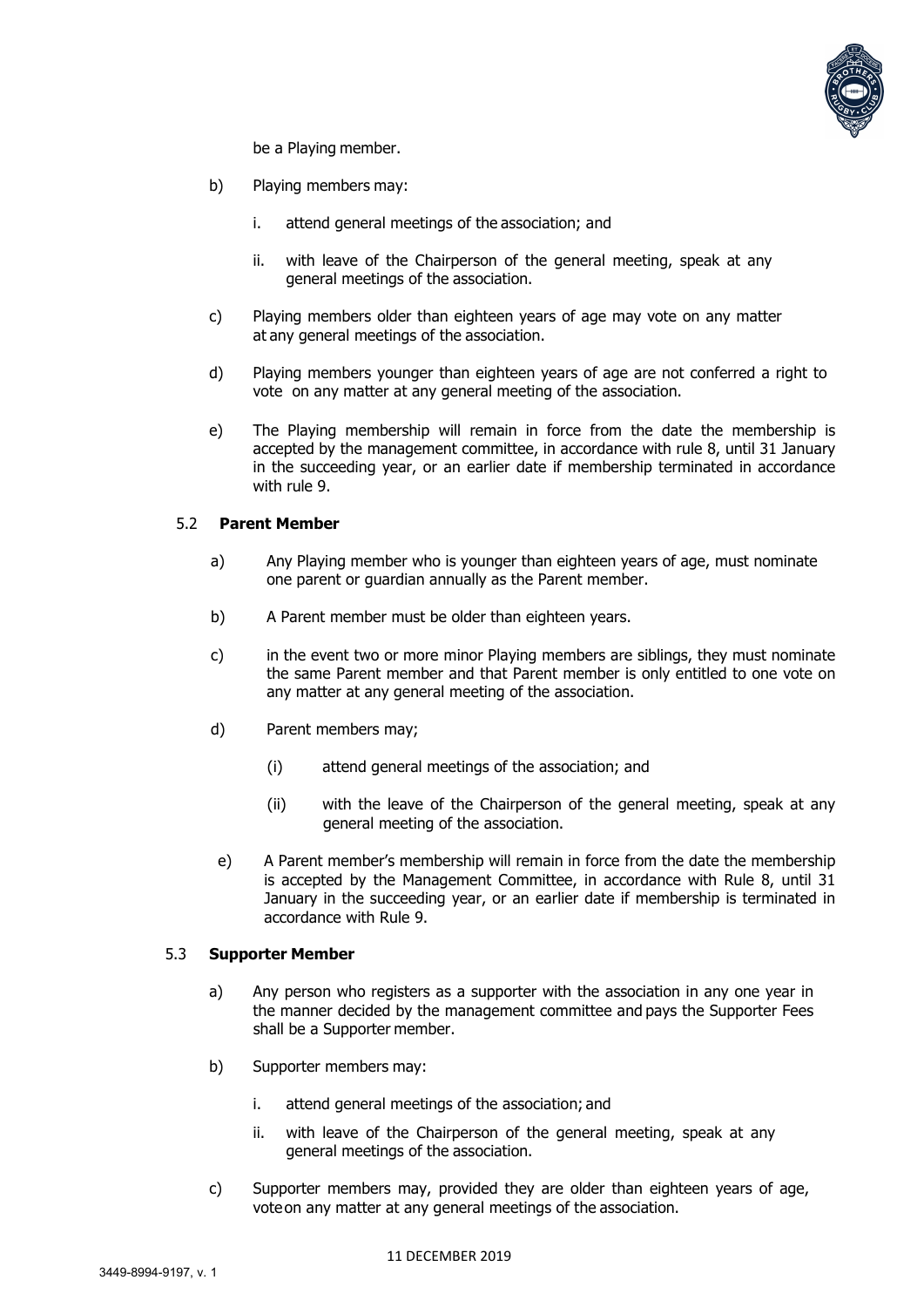

d) The Supporter Member's membership will remain in force from the date the membership is accepted by the management committee, in accordance with rule 8, until 31 January in the succeeding year, or an earlier date if membership terminated in accordance with rule 9.

#### <span id="page-7-2"></span>5.4 **Life Member**

- a) The management committee of the association, by majority vote of members attending a properly constituted meeting of the management committee, may nominate to the Annual General Meeting the name of any member of the association for recognition of services to the association by appointment as a Life member of the association. The Chairperson of the management committee may refer an intended nomination to a committee of appointed Life members of the association, selected by the management committee, for consideration and recommendation on whether the nomination should be approved and submitted by the management committee to the Annual General Meeting of the association.
- b) The management committee may approve two nominations for appointment as a Life member of the association, annually, to be presented to the Annual General Meeting of the association. Appointment will be by majority vote of Members on the motion received from the management committee at the Annual General Meeting of the association.
- c) The names of Life members appointed by the Members of the association shall be recorded in a register kept for this purpose by the Secretary of the association. Life members of the association shall not be required to pay annual subscriptions to remain a Member of the association.
- e) Life members may:
	- i. attend general meetings of the association; and
	- ii. with leave of the Chairperson of the general meeting, speak at any general meetings of the association.
- d)

#### <span id="page-7-1"></span>5.5 **Foundation and Perpetual Member**

- a) Foundation and Perpetual members of the association shall be persons who applied to either of the Previous Brothers Rugby Club Associations for a special membership in response to an invitation to members and others from the Previous Brothers Rugby Club Associations to become Foundation and Perpetual members of the Previous Brothers Rugby Club Associations. Those Foundation and Perpetual members shall be Foundation and Perpetual members of the association and will not be required to pay annual subscriptions to remain a Member of the association.
- b) Foundation and Perpetual members may:
	- i. attend general meetings of the association; and
	- ii. with leave of the Chairperson of the general meeting, speak at any general meetings of the association.

# <span id="page-7-0"></span>**6 New Membership**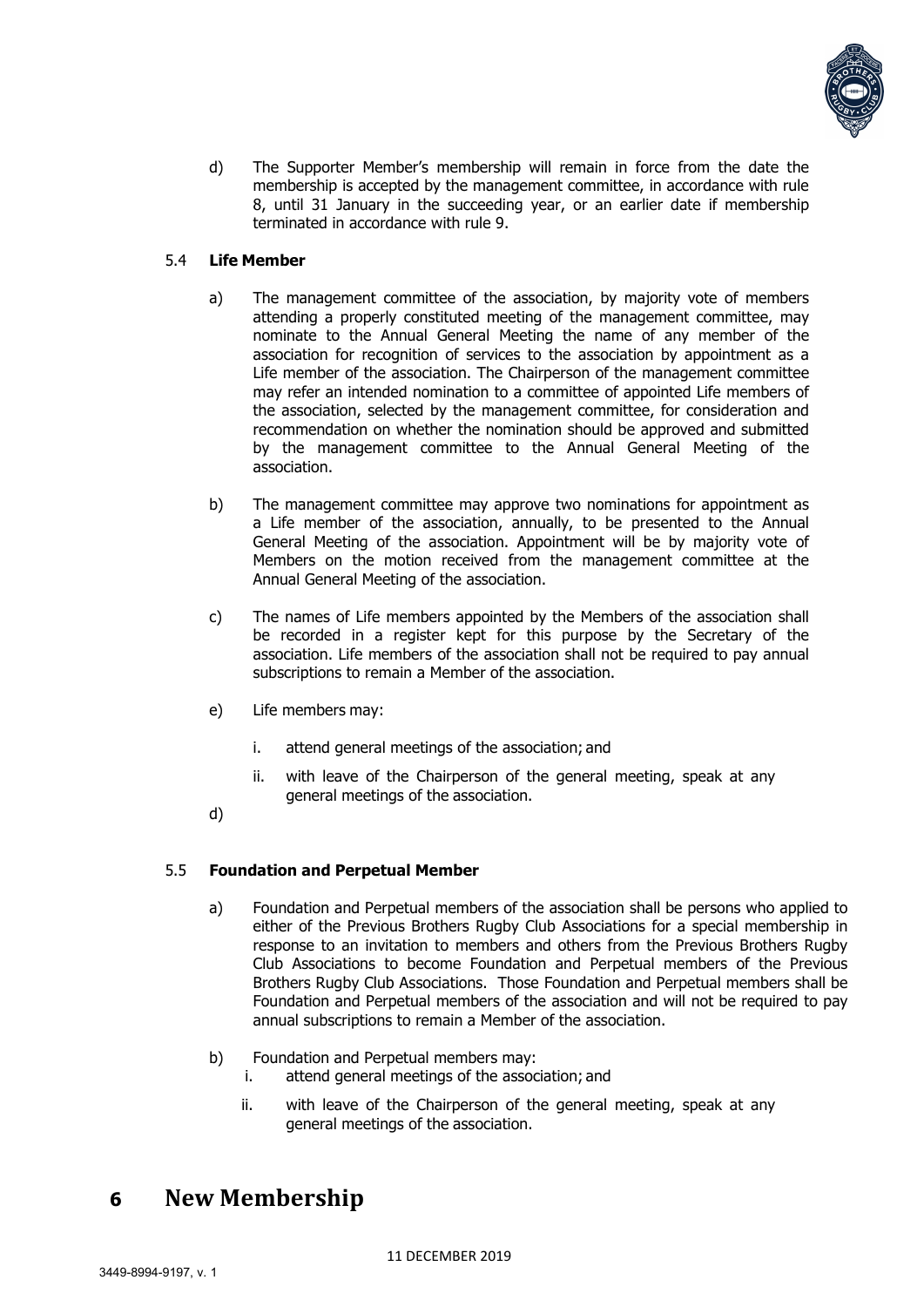

An application for membership of the association must be:

- 6.1 in writing; and
- 6.2 in the form decided by the management committee, including but not limited to a web based or online form.

#### <span id="page-8-2"></span><span id="page-8-0"></span>**7 Fees**

- 7.1 The Playing Fees for each Playing member:
	- a) is the amount decided by the management committee from time to time; and
	- b) is payable when, and in the way, the management committee decides.
- <span id="page-8-3"></span>7.2 The Supporter Fees for each Supporter member:
	- a) is the amount decided by the management committee from time to time; and
	- b) is payable when, and in the way, the management committee decides.
- 7.3 If, by 30 April in each calendar year any Playing member has not:
	- a) paid their Playing Fees; or
	- b) entered into an arrangement to pay their Playing Fees,

the management committee in their sole discretion, may rule that the Playing member may not participate in any scheduled game for the association (other than training) until such time as the Playing member has paid their Playing Fees or has entered into an arrangement to pay their Playing Fees.

7.4 Any Playing member or Supporter member who has not paid their Playing Fees or Supporter Fees (as appropriate) in accordance with this rule is not a Member of the association and is not entitled to vote at any meeting of the association, until that person has paid their Playing Fees or Supporter Fees (as appropriate).

# <span id="page-8-1"></span>**8 Admission and Rejection of New Members**

- 8.1 The management committee must consider an application for membership at the next committee meeting held after it receives:
	- a) the application for membership; and
	- b) any appropriate fee for the application, as described in rule [7.](#page-8-0)
- 8.2 The management committee must decide at the meeting whether to accept or reject the application.
- 8.3 If a majority of the members of the management committee present at the meeting vote to accept the applicant as a member, subject to any other requirements of these rules the applicant must be accepted as a member for the class of membership applied for.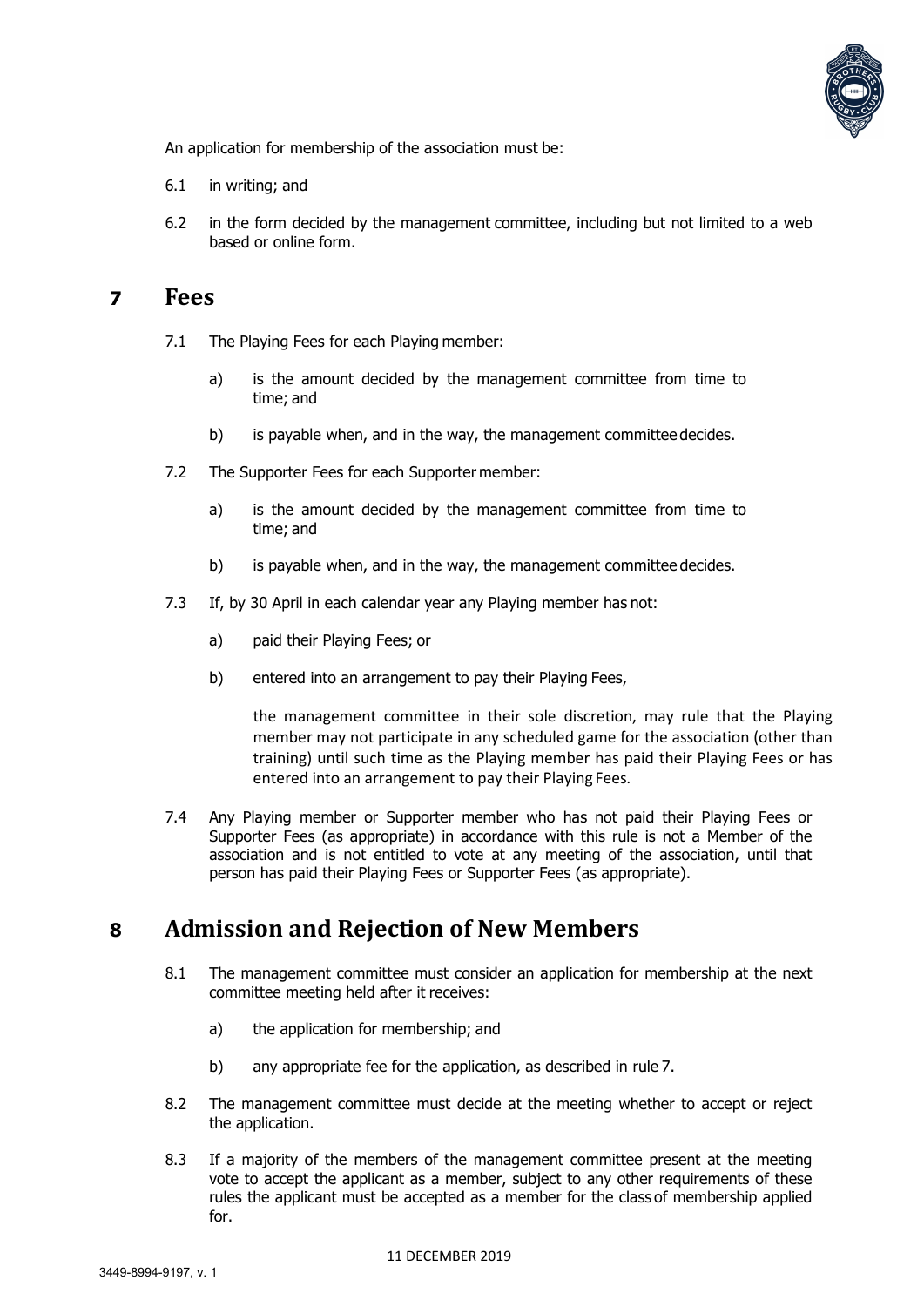

8.4 The Secretary of the association must, as soon as practicable after the management committee decides to accept or reject an application, give the applicant a written notice of thedecision.

# <span id="page-9-0"></span>**9 When Membership Ends**

- 9.1 Any Member may resign from the association by giving a written notice of resignation to the Secretary.
- 9.2 The resignation takes effect at:
	- a) the time the notice is received by the Secretary; or
	- b) if a later time is stated in the notice—that later time.
- 9.3 The management committee may terminate a membership if the Member:
	- a) is convicted of an indictable offence; or
	- b) does not comply with any of the provisions of these rules; or
	- c) has membership fees in arrears for at least 30 days ; or
	- d) conducts himself or herself in a way considered to be injurious or prejudicial to the character or interests of the association; or
	- e) conducts himself or herself so as to seriously contravene the written, and published to the world at large, competition rules (as amended from time to time) of the entitieslisted in paragraph [3.5;](#page-4-1) or
	- f) conducts himself or herself so as to seriously contravene the association's code of conduct (as amended from time to time).
- 9.4 Before the management committee terminates a membership, the management committee must give the Member a full and fair opportunity to show why the membership should not be terminated.
- 9.5 If, after considering all representations made by the member, the management committee decides to terminate the membership, the secretary of the committee must give the member a written notice of the decision.

# <span id="page-9-1"></span>**10 Special General Meeting to decide Appeal**

- 10.1 The special general meeting to decide an appeal must be held within one month after the secretary receives the notice of intention to appeal.
- 10.2 At the special general meeting, the applicant must be given a full and fair opportunity to show why the application should not be rejected or the membership should not be terminated.
- 10.3 Also, the management committee and the members of the committee who rejected the application or terminated the membership must be given a full and fair opportunity to showwhy the application should be rejected or the membership should be terminated.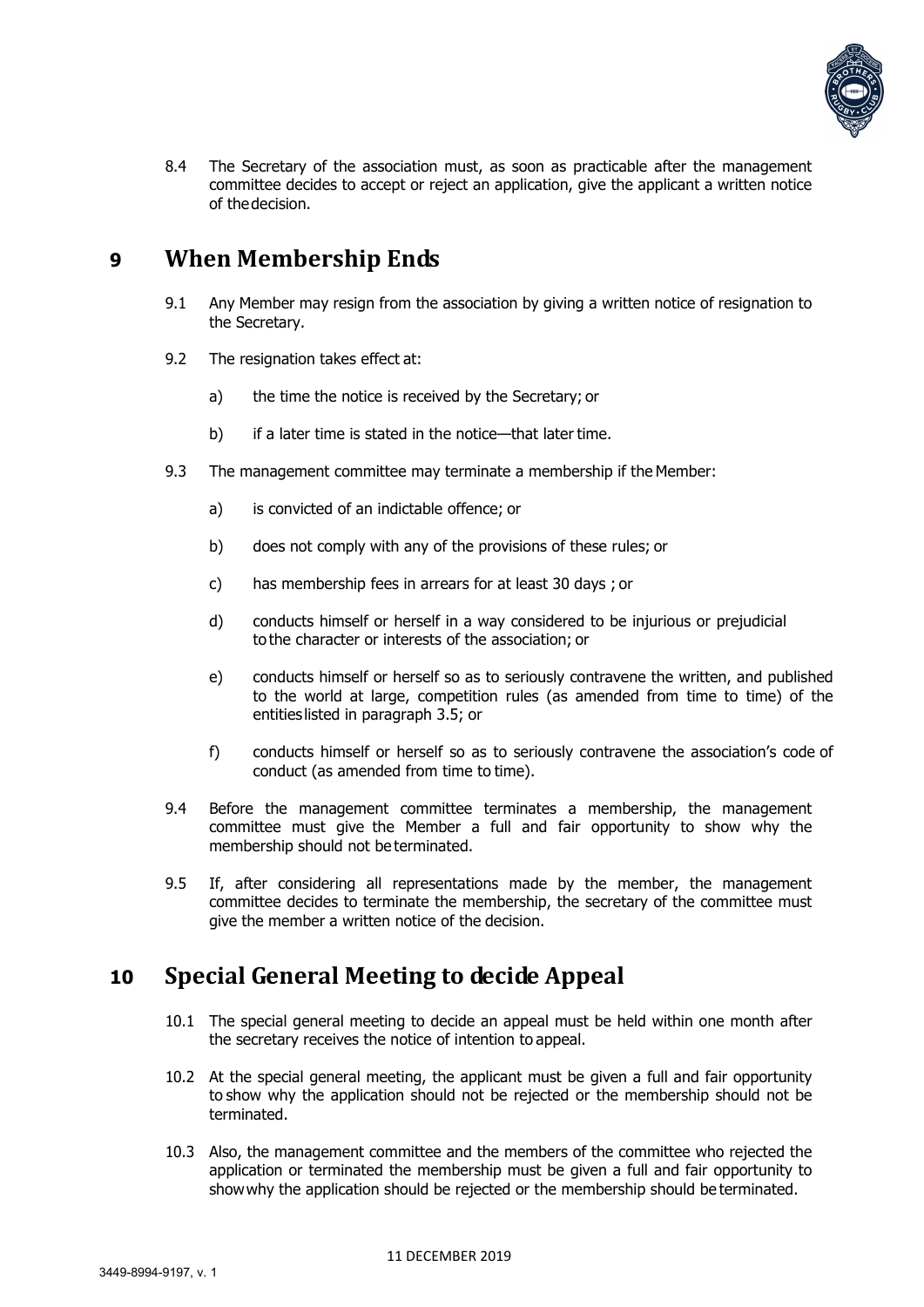

- 10.4 An appeal must be decided by a majority vote of the members present and eligible to vote atthe special general meeting.
- 10.5 If a person whose application for membership has been rejected does not appeal against the decision within one month after receiving written notice of the decision, or the person appeals but the appeal is unsuccessful, the secretary must, as soon as practicable, refund the membership fee paid by the person.

#### <span id="page-10-0"></span>**11 Register of Members**

- 11.1 The management committee must keep a register of Members of the association.
- 11.2 The register must include the following particulars for each Member:
	- a) the full name of the Member;
	- b) the class of the Member;
	- c) the postal or residential address of the Member;
	- d) the email address of the Member;
	- e) the date of admission as a Member;
	- f) the date of death or time of resignation of the Member;
	- g) details about the termination or reinstatement of membership;
	- h) any other particulars the management committee or the Members at a general meeting decide.
- 11.3 The register must be open for inspection by Members at all reasonable times.
- 11.4 A Member must contact the secretary to arrange an inspection of theregister.
- 11.5 However, the management committee may, on the application of a Member, withhold information about the Member where required by law or withhold information about the member (other than the Member's full name) from the register available for inspection if the management committee has reasonable grounds for believing the disclosure of the information would put the Member at risk of harm.

### <span id="page-10-1"></span>**12 Prohibition on use of Information on Register of Members**

A Member must not:

- 12.1 use information obtained from the register of members of the association to contact, or send material to, another member of the association for the purpose of advertising for political, religious, charitable or commercial purposes; or
- 12.2 disclose information obtained from the register to someone else, knowing that the information is likely to be used to contact, or send material to, another member of the association for the purpose of advertising for political, religious, charitable or commercial purpose.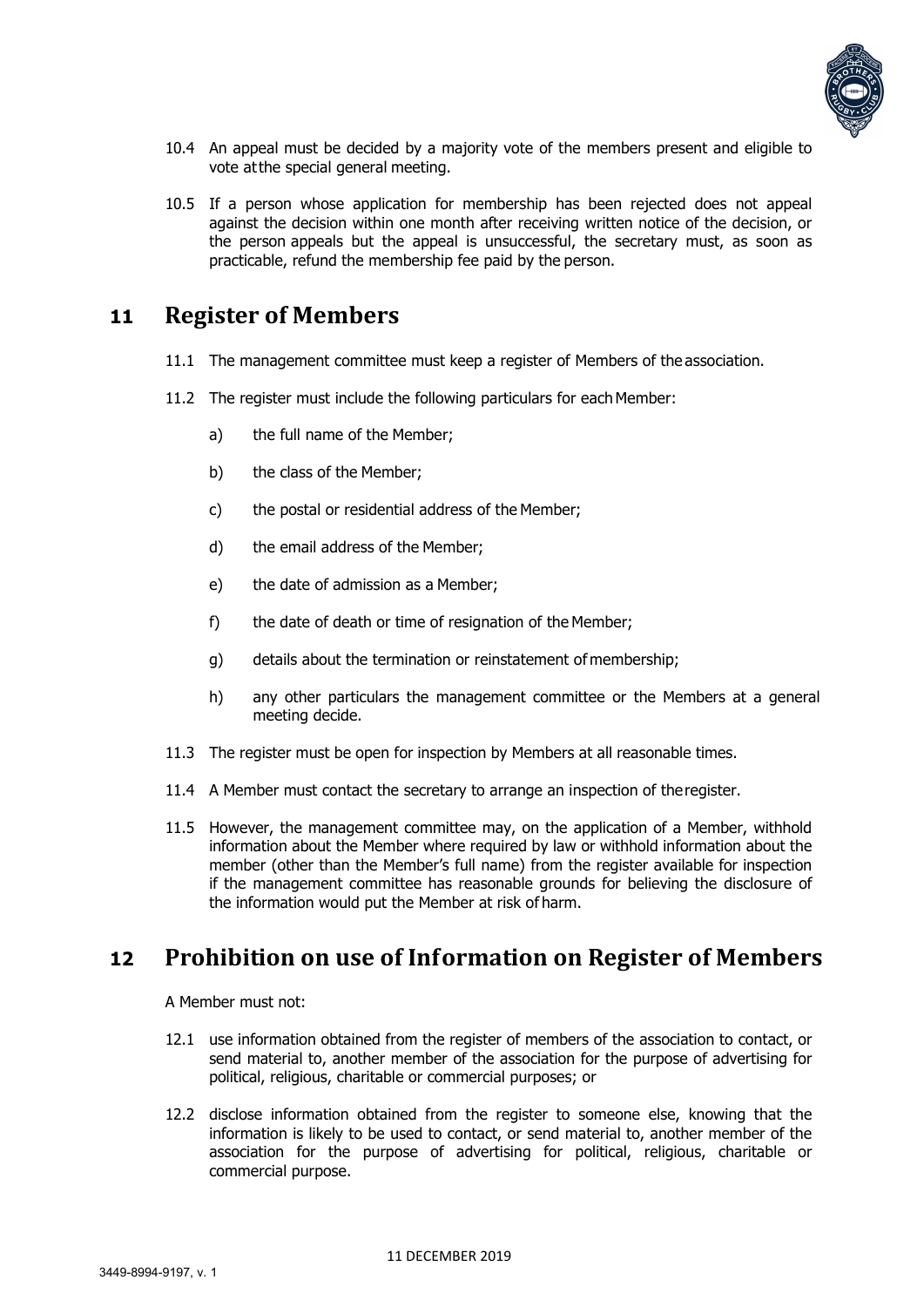

Subrule 12.1 does not apply if the use or disclosure of the information is approved by the management committee.

### <span id="page-11-0"></span>**13 Membership of Management Committee**

- 13.1 The management committee of the association consists of a:
	- a) President;
	- b) Vice President;
	- c) Secretary;
	- d) Treasurer; and
	- e) a minimum of four members of the association,

which must be elected by the Members in accordance with this rule 13.

- 13.2 The management committee may determine the maximum number of members of the management committee which may not be more than twelve unless the Members resolve otherwise in general meeting.
- 13.3 The President, Vice President, Secretary and Treasurer of the association will comprise the executive committee of the association and be appointed to these positions by the Management Committee.
- 13.4 All members of the management committee must be a Member and may not be an employee of the association.

#### <span id="page-11-1"></span>**14 Electing the Management Committee**

- 14.1 At each annual general meeting of the association one-third of the management committee members or, if their number is not a multiple of three, then the number nearest to but not more than one-third of the management committee members must retire from office.
- 14.2 If one-third of the management committee members do not elect to retire at any annual general meeting, the management committee members to retire by rotation at that annual general meeting are those management committee members who have been longest in office since their last election or appointment and management committee members elected or appointed on the same day may agree among themselves or determine by lot which of them must retire .
- 14.3 A management committee member must retire from office at the conclusion of the third annual general meeting after the management committee member was last elected, even if his or her retirement results in more than one-third of all management committee members retiring from office.
- 14.4 A retiring management committee member will be eligible for re-election.
- 14.5 A management committee member's retirement under this rule takes effect at the end of the relevant annual general meeting unless the management committee member is re-elected at that meeting.
- 14.6 A Member of the association may be appointed to a casual vacancy on the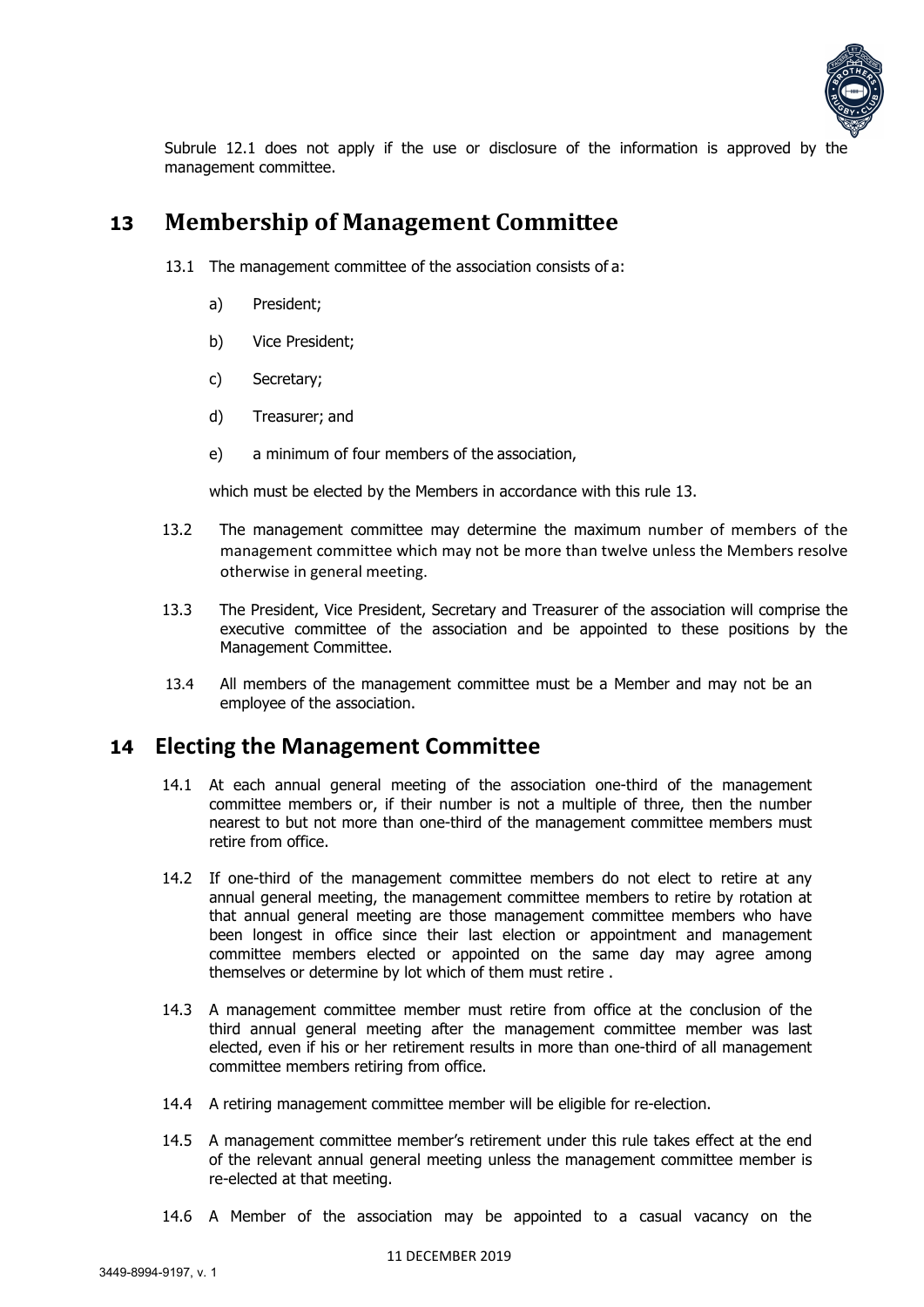

management committee under rule 16 but will hold office only until the next annual general meeting of the association and then must retire but is eligible on nomination for re-election.

- 14.7 Subject to the appointment of casual vacancies, a member of the management committee may only be elected as follows:
	- a) any two members eligible to vote, may nominate another Playing member, Parent member, Supporter member, Life member, Foundation or Perpetual member (**candidate**) to serve as a member of the management committee;
	- b) the nomination must be:
		- i. in writing; and
		- ii. signed by the candidate and the members who nominated the candidate;
		- iii. given to the secretary by 31 October in any given year.
	- c) each member of the association present in person or by proxy and eligible to vote at the annual general meeting may vote for one candidate for each vacant position on the management committee.;
- 14.8 A person may be a candidate only if the person:
	- a) is not a Minor;
	- b) is a Playing member, Parent member, Supporter member, Life member or Foundation and Perpetual member;
	- c) is not ineligible to be elected as a member under section 61A or other section of the Act;
	- d) is a fit and proper person capable of assisting with the strategic objectives of the Association.
	- e) is not a person who cannot manage the association because of mental incapacity nor a person whose estate or property has had a personal representative or trustee appointed to administer it.
- 14.9 A list of the candidates' names in alphabetical order, with the names of the members who nominated each candidate, must be posted in a conspicuous place in the office or usual place of meeting, or on the website of the association for at least seven days immediately preceding the annual general meeting.

# <span id="page-12-0"></span>**15 Resignation, Removal or Vacation of Office of Management Committee Member**

#### **15.1 Resignation**

- a) A member of the management committee may resign from the committee by giving written notice of resignation to the secretary.
- b) The resignation takes effect at: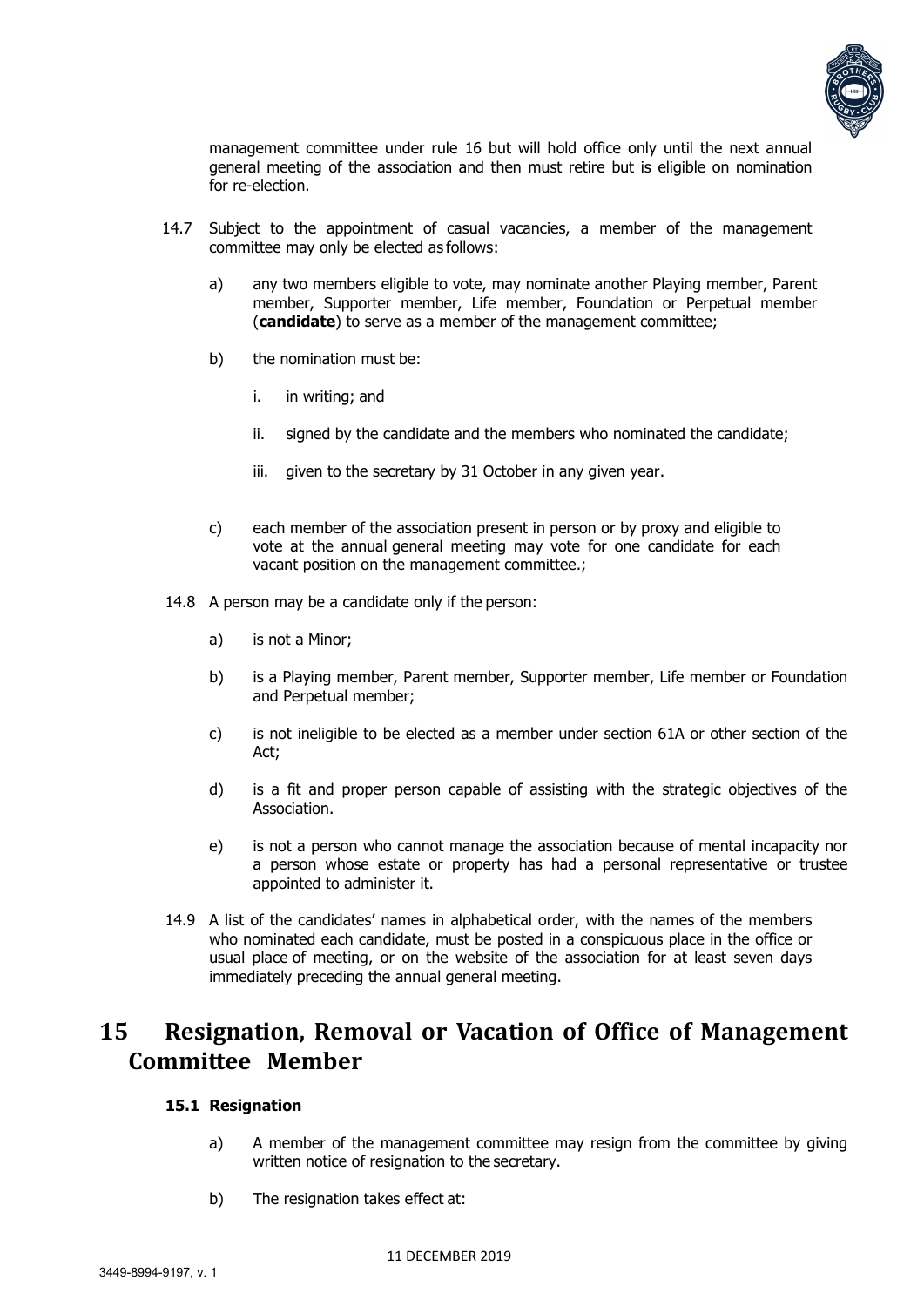

- i. the time the notice is received by the secretary; or
- ii. if a later time is stated in the notice—that later time.

#### **15.2 Removal**

- a) A member may be removed from the management committee at a general meeting of the association if a majority of the members present and eligible to vote at the meeting votein favour of removing the member.
- b) Before a vote of members is taken about removing the member from the management committee, the member must be given a full and fair opportunity to show cause why he or she should not be removed from the management committee.
- c) A member has no right of appeal against the members removal from the management committee under this rule.

#### **15.3 Vacation**

The office of a member of the management committee shall be vacated if the person holding that office:

- a) dies; or
- b) becomes bankrupt or compounds with creditors or otherwise takes advantage of the laws in force for the time being relating to bankruptcy; or
- c) is:
	- i. convicted of an offence under the Associations Incorporation Act 1981 (Qld); or
	- ii. convicted of an indictable offence or an offence punishable on summary conviction for which the person is sentenced to imprisonment, other than in default of payment of a fine; or
- d) has been convicted on indictment or summarily and sentenced to imprisonment, other than in default of payment of a fine, and the rehabilitation period in relation to the conviction has not expired; or
- e) without leave, fails to attend four consecutive management committee meetings.

# <span id="page-13-0"></span>**16 Vacancies on Management Committee**

- 16.1 If a casual vacancy happens on the management committee, the continuing members of the committee may appoint another member of the association to fill the vacancy until the next annual generalmeeting.
- 16.2 The continuing members of the management committee may act despite a casual vacancy onthe management committee.
- 16.3 However, if the number of committee members is less than the number fixed under subrule [19.1](#page-15-2) as a quorum of the management committee, the continuing members may act only to:
	- a) increase the number of management committee members to the number required fora quorum; or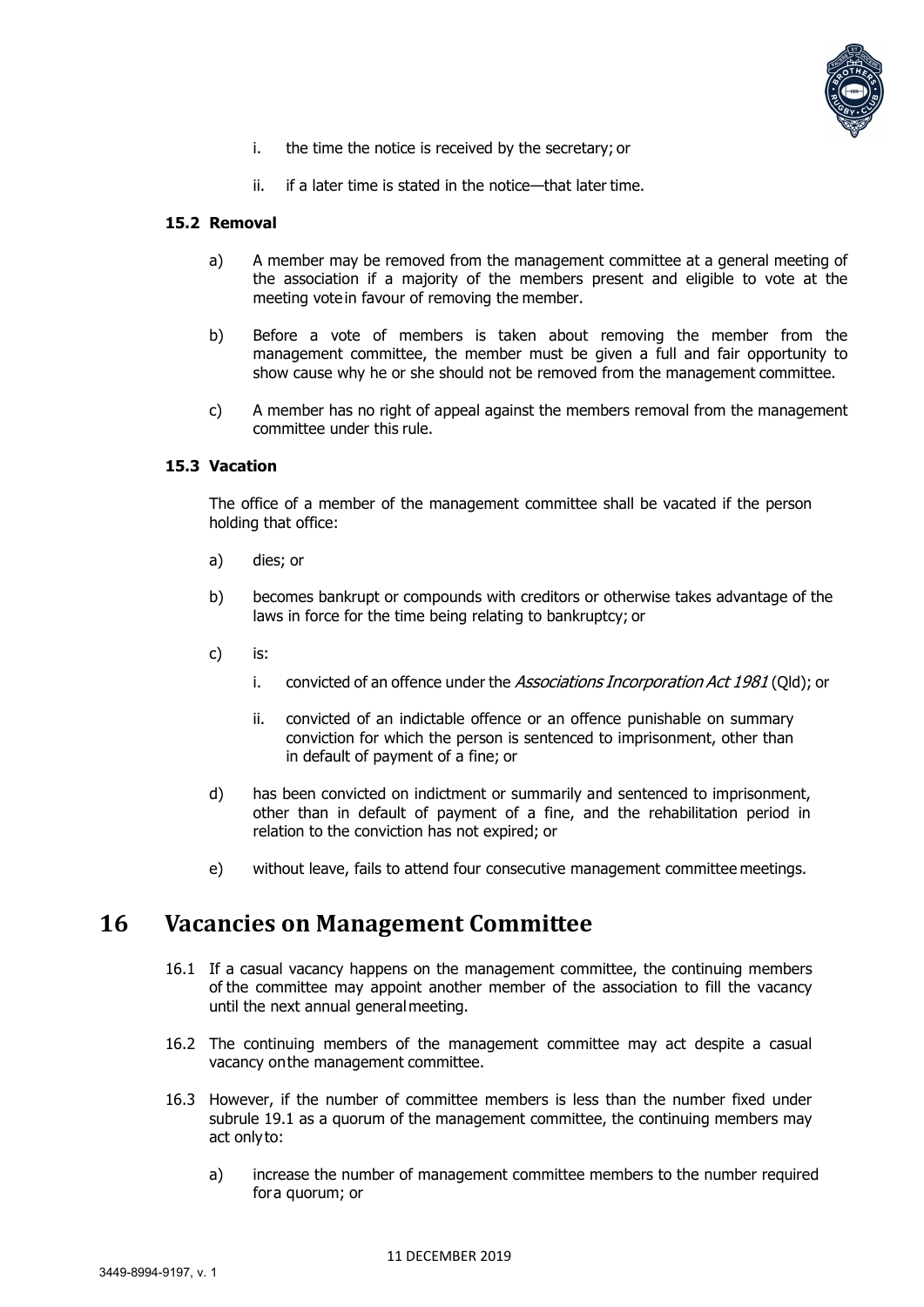

b) call a general meeting of the association.

### <span id="page-14-0"></span>**17 Functions of Management Committee**

- 16.1 Subject to these rules or a resolution of the members of the association carried at a general meeting, the management committee has the general control and management of the administration of the affairs, property and funds of the association.
- 16.2 The management committee has authority to interpret the meaning of these rules and any matter relating to the association on which the rules are silent, but any interpretation must have regard to any Interpretative Note in these rules, the Act and any regulation made under theAct.
- <span id="page-14-3"></span>16.3 The management committee may exercise the powers of the association:
	- a) to borrow, raise or secure the payment of amounts in a way the members ofthe association decide; and
	- b) to secure the amounts mentioned in subrule [17.3\(a\)](#page-14-3) or the payment or performance of any debt, liability, contract, guarantee or other engagement incurred or to be entered into by the association in any way, including by the issue of debentures (perpetual or otherwise) charged upon the whole or part of the associations property, both present and future; and
	- c) to purchase, redeem or pay off any securities issued; and
	- d) to borrow amounts from members and pay interest on the amounts borrowed; and
	- e) to mortgage or charge the whole or part of its property; and
	- f) to issue debentures and other securities, whether outright or as security for any debt, liability or obligation of the association; and
	- g) to provide and pay off any securities issued; and
	- h) to invest in a way the members of the association may from time to timedecide.
- 16.4 The management committee must ensure that the association has appropriate public liability insurance.

#### <span id="page-14-1"></span>**18 Meetings of Management Committee**

- 18.1 Subject to this rule, the management committee may meet and conduct its proceedings as it considers appropriate.
- 18.2 The management committee must meet at least once every three months.
- 18.3 The management committee must decide how a meeting is to be called.
- 18.4 Notice of a meeting is to be given in the way decided by the management committee. To avoid any doubt, a notice of meeting of the management committee may be given electronically.
- <span id="page-14-2"></span>18.5 A management committee member who hears and takes part in discussions is taken to be present atthe management committee meeting.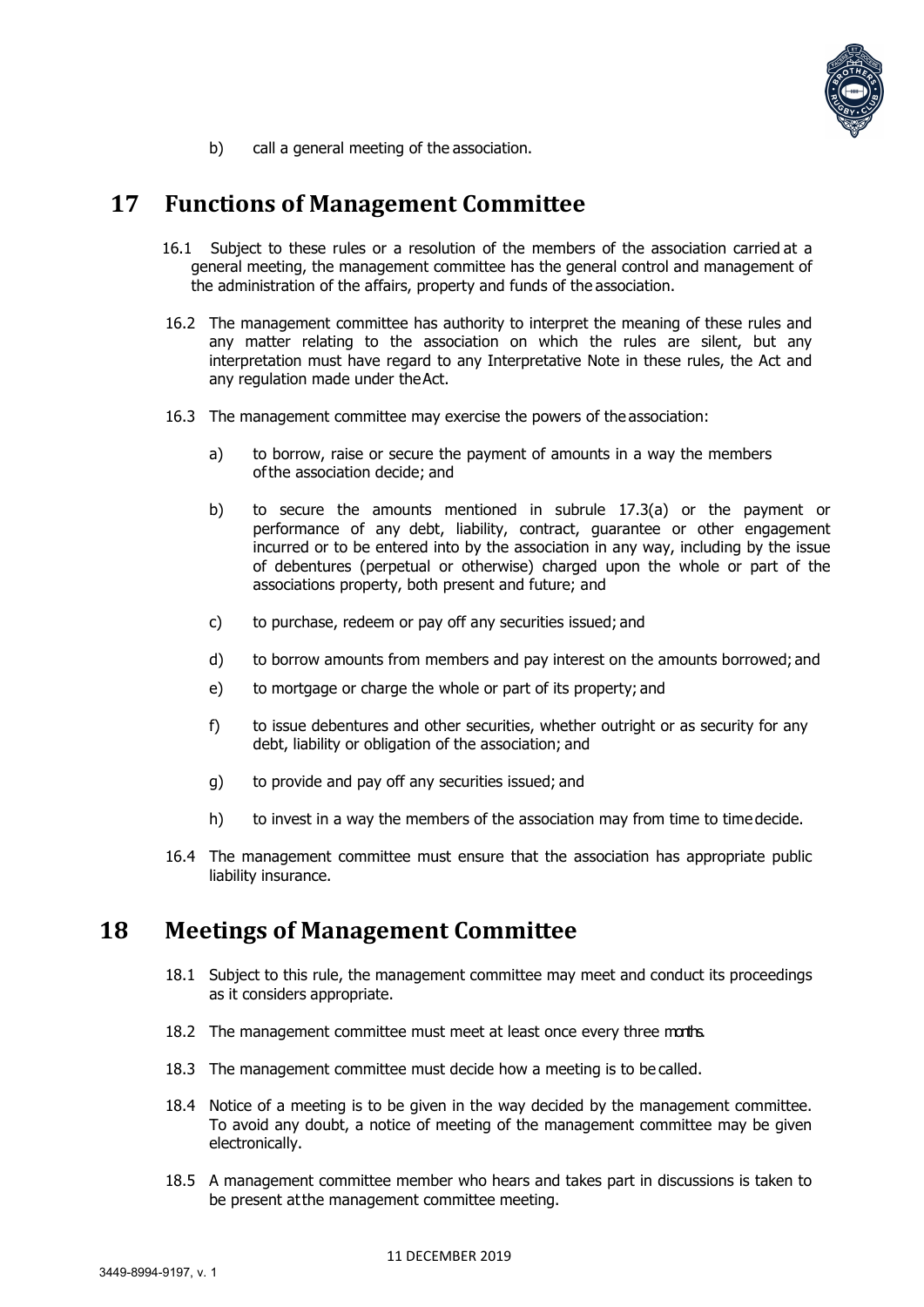

- 18.6 A question arising at a committee meeting is to be decided by a majority vote of members of the committee present at the meeting and, if the votes are equal, the question is decided in the negative.
- 18.7 The chairperson of the management committee will be the President, or if the President does not accept the chair, the management committee will elect a chairperson (who is a member of the management committee) at the first meeting of the newly elected management committee.
- 18.8 If there is no president or elected chairperson or if the president or elected chairperson is not present within ten minutes after the time fixed for a management committee meeting, the members of the management committee may choose one of their number to preside as chairperson at the meeting.

# <span id="page-15-2"></span><span id="page-15-0"></span>**19 Quorum and Adjournment of Management Committee Meeting**

- 19.1 At a management committee meeting, a quorum is formed by more than 50% of the members elected to the management committee as at the close of the last general meeting of the members of the association.
- 19.2 If there is no quorum within 30 minutes after the time fixed for a management committee meeting called on the request of members of the management committee, the meetinglapses.
- <span id="page-15-3"></span>19.3 If there is no quorum within 30 minutes after the time fixed for a management committee meeting called other than on the request of the members of the management committee:
	- a) the meeting is to be adjourned for at least one day; and
	- b) the members of the management committee who are present are to decide the day, time and place of the adjourned meeting.
- 19.4 If, at an adjourned meeting mentioned in subrule [19.3,](#page-15-3) there is no quorum within 30 minutes after the time fixed for the meeting, the meeting lapses.

# <span id="page-15-1"></span>**20 Special Meeting of Management Committee**

- 20.1 If the Secretary receives a written request signed by at least 50% of the members of the management committee, the secretary must call a special meeting of the management committee by giving each member of the management committee notice of the meeting within 14 days after the secretary receives the request.
- 20.2 If the Secretary is unable or unwilling to call the special meeting, under subrule 20.1 the president must callthe meeting.
- 20.3 A request for a special meeting must state:
	- a) why the special meeting is called; and
	- b) the business to be conducted at the meeting.
- 20.4 A notice of a special meeting must state: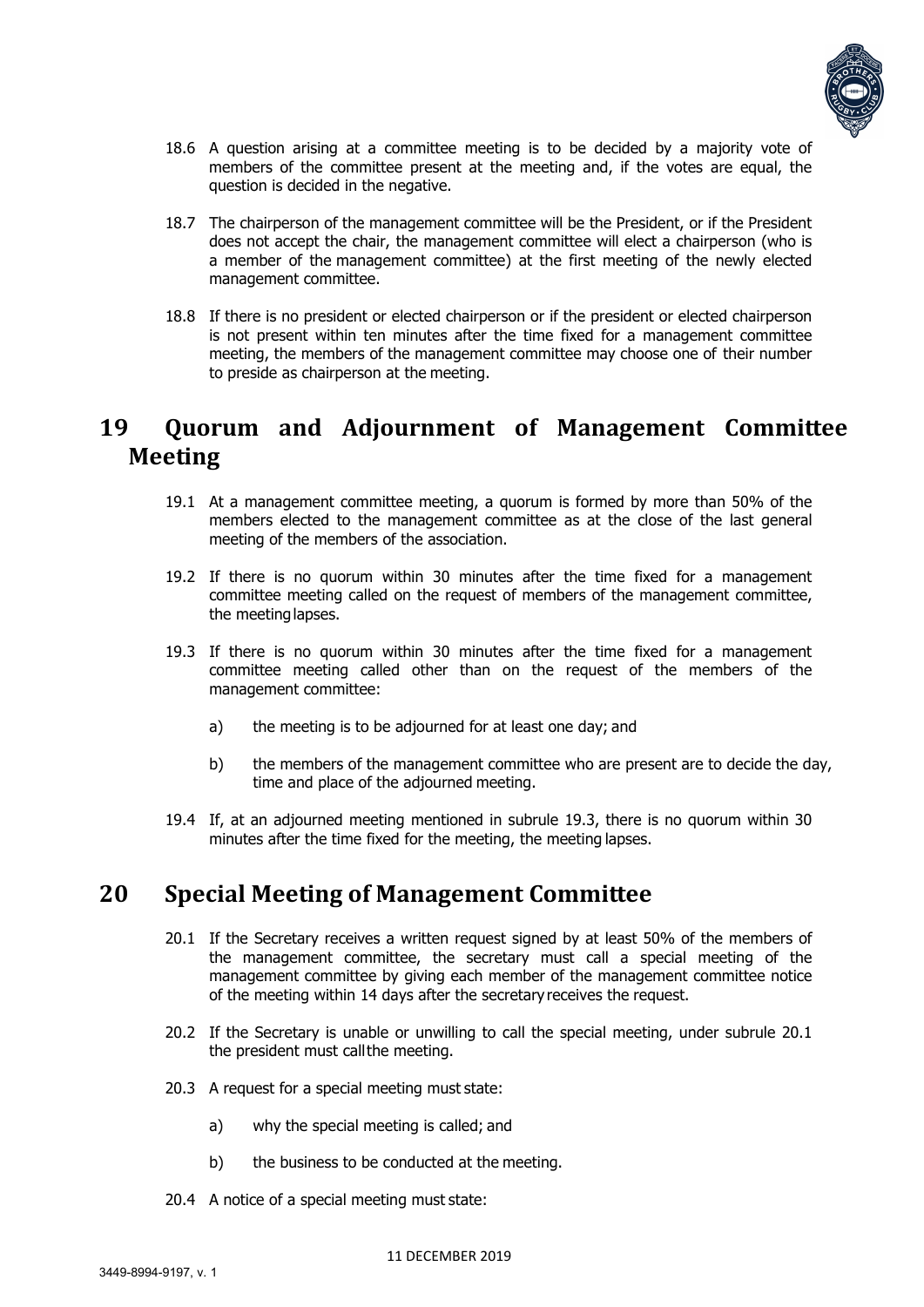

- <span id="page-16-3"></span>a) the day, time and place of the meeting; and
- b) the business to be conducted at the meeting.
- 20.5 To avoid any doubt, a notice of special meeting may be given electronically.
- 20.6 A special meeting of the management committee must be held within 14 days after notice ofthe meeting is given to the members of the management committee.

### <span id="page-16-0"></span>**21 Minutes of Management Committee Meetings**

- 21.1 The Secretary must ensure full and accurate minutes of all questions, matters, resolutions and other proceedings of each management committee meeting are entered in a minutebook.
- 21.2 To ensure the accuracy of the minutes, the minutes of each management committee meeting must be signed by the chairperson of the meeting, or the chairperson of the next management committee meeting, verifying their accuracy.

# <span id="page-16-1"></span>**22 Appointment or Election of Secretary**

- 22.1 The Secretary must be an individual residing in Queensland who is:
	- a) a Playing member, Parent member, Supporter member, Life member, Foundation or Perpetual member of the association elected by the association as secretary; or
	- b) a Playing member, Parent member, Supporter member, Life member, Foundation or Perpetual member of the association, appointed by the management committee as secretary.
- 22.2 If a vacancy happens in the office of Secretary, the members of the management committee must ensure a secretary is appointed or elected for the association within one month afterthe vacancy happens.
- 22.3 If the management committee appoints a playing member, supporter member or life member as Secretary to fill a casual vacancy on the management committee, the person becomes a member of the management committee.

# <span id="page-16-2"></span>**23 Functions of Secretary**

- 23.1 The Secretary's functions include, but are not limited to:
	- a) calling meetings of the association, including preparing notices of a meeting and ofthe business to be conducted at the meeting in consultation with the president of the association; and
	- b) keeping minutes of each meeting; and
	- c) keeping copies of all correspondence and other documents relating to the association; and
	- d) maintaining the register of members of the association.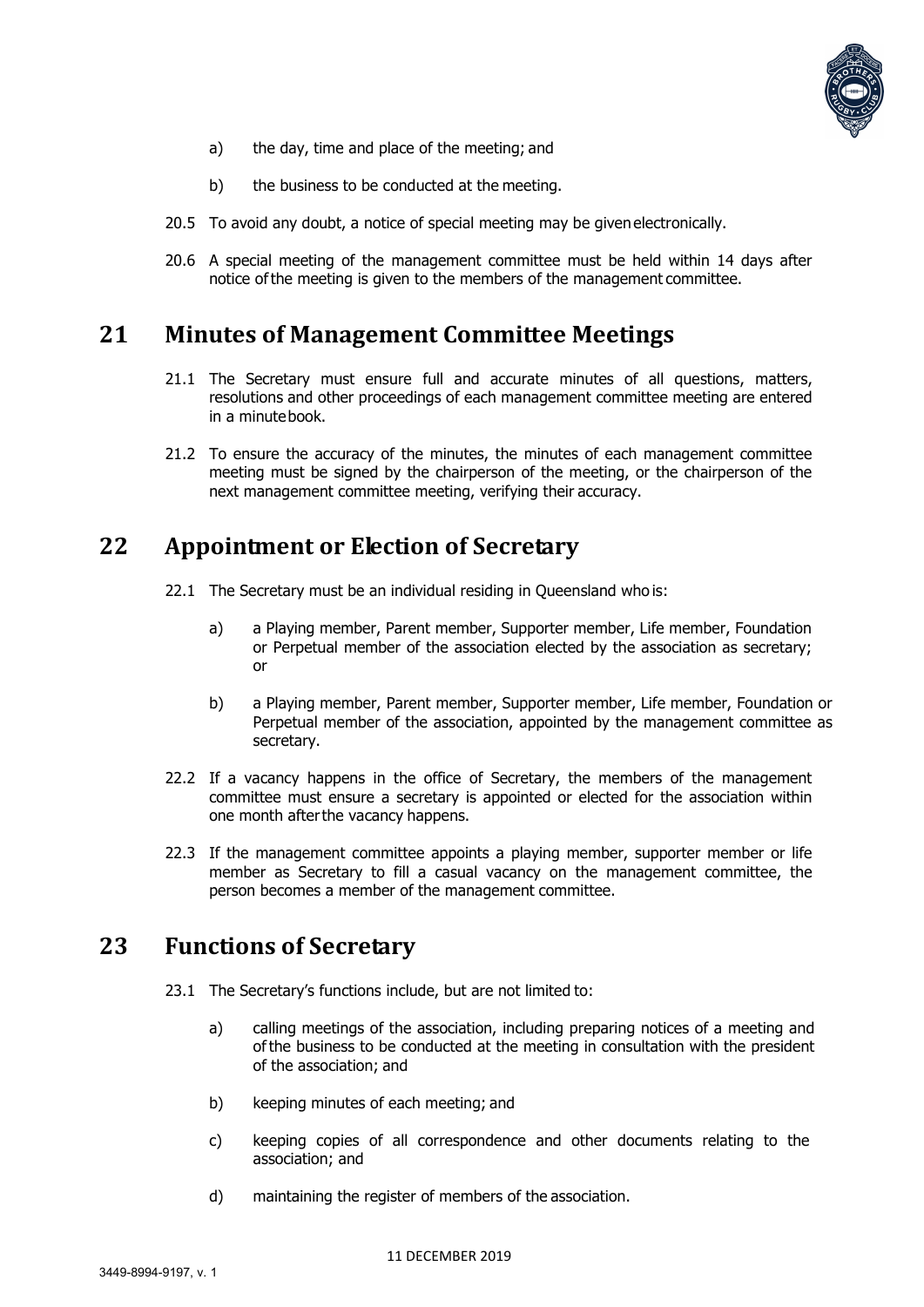

# **24 Appointment of Subcommittees**

- 24.1 The management committee may appoint a subcommittee consisting of members of the association or other persons considered appropriate by the committee to help with the conduct of theassociation's operations.
- 24.2 A member of the subcommittee who is not a member of the management committee is not entitled to vote at a management committee meeting.
- 24.3 A subcommittee may elect a chairperson of its meetings.
- 24.4 If a chairperson is not elected, or if the chairperson is not present within ten minutes after the time fixed for a meeting, the members present may choose one of their number to be chairperson of the meeting.
- 24.5 A subcommittee may meet and adjourn as it considers appropriate.
- 24.6 A question arising at a subcommittee meeting is to be decided by a majority vote of the members present at the meeting and, if the votes are equal, the question is decided in the negative.
- 24.7 The management committee has the power to terminate a subcommittee as and when it, inits sole discretion, considers appropriate.
- 24.8 The management committee has the power to terminate a person's appointment to a subcommittee as and when it, in its sole discretion, considers appropriate.

# <span id="page-17-3"></span><span id="page-17-0"></span>**25 Acts not affected by Defects or Disqualifications**

- 25.1 An act performed by the management committee, a subcommittee or a person acting as a member of the management committee is taken to have been validly performed.
- 25.2 Rule [25.1](#page-17-3) applies even if the act was performed when:
	- a) there was a defect in the appointment of a member of the management committee, subcommittee or person acting as a member of the management committee; or
	- b) a management committee member, subcommittee member or person acting as a member of the management committee was disqualified from being amember.

### <span id="page-17-4"></span><span id="page-17-1"></span>**26 Resolutions of Management Committee without Meeting**

- 26.1 A written resolution signed by each member of the management committee is as valid and effectual as if it had been passed at a committee meeting that was properly called and held.
- 26.2 A resolution mentioned in subrule [26.1](#page-17-4) may consist of several emails in like form, each sent by one or more members of the committee.

# <span id="page-17-2"></span>**27 Not used**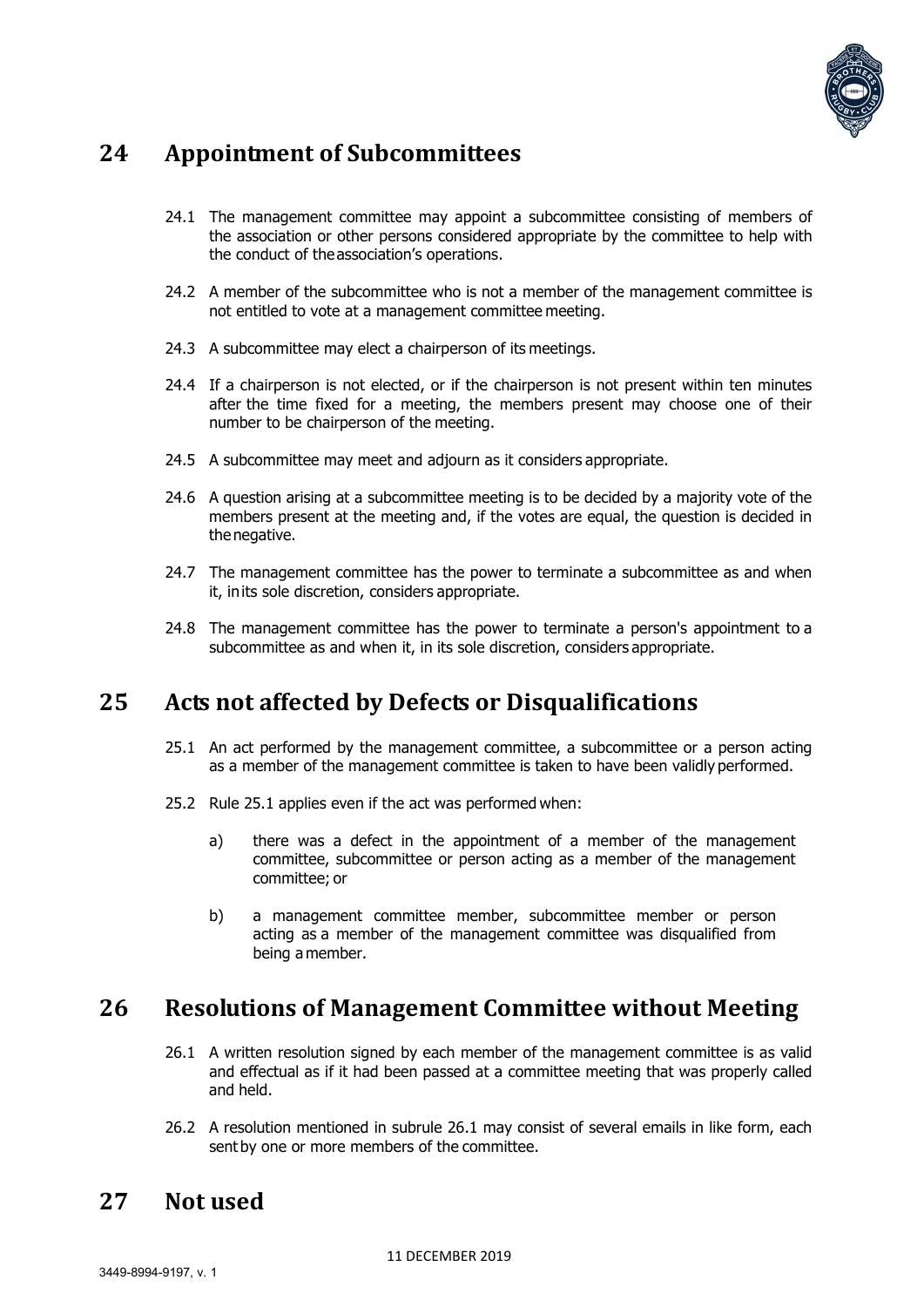

# <span id="page-18-0"></span>**28 Annual General Meetings**

An annual general meeting must beheld:

- 28.1 at least once each year; and
- 28.2 within three months after the end date of the association's reportable financialyear.

### <span id="page-18-1"></span>**29 Business to be conducted at Annual General Meeting**

- 29.1 The business to be transacted at every annual general meeting shallbe:
	- a) to conduct the voting for the election of management committee members. If, at the start of the meeting, there are not enough candidates nominated, nominations may be taken from the floor of the meeting.
	- b) the receiving of the management committee's report and the statement of income and expenditure, assets and liabilities and mortgages, charges and securities affecting the property of the association for the preceding financial year;
	- c) the receiving of either:
		- i. an auditor's report upon the books and accounts for the preceding financial year; or
		- ii. a signed statement of the accountant, authorised person or President regarding the bookkeeping processes of the association and financial statement for the preceding financial year,

whichever is required for the association in accordance with Associations Incorporation Act 1981(Qld);

- d) the declaration of the results of the election of members of the management committee; and
- e) the appointment of either:
	- i. an auditor; or
	- ii. an accountant; or
	- iii. an Australian legal practitioner; or
	- iv. an approved person,

whichever is required for the association to operate in accordance with the Associations IncorporationAct1981(Qld).

- 29.2 In this rule [29:](#page-18-1)
	- a) audit report, auditor, accountant and approved person have the meaning given to those terms in Part 6 Division 2 of the Associations Incorporation Act 1981 (Qld); and
	- b) Australian legal practitioner has the meaning given to that term in Part 1.2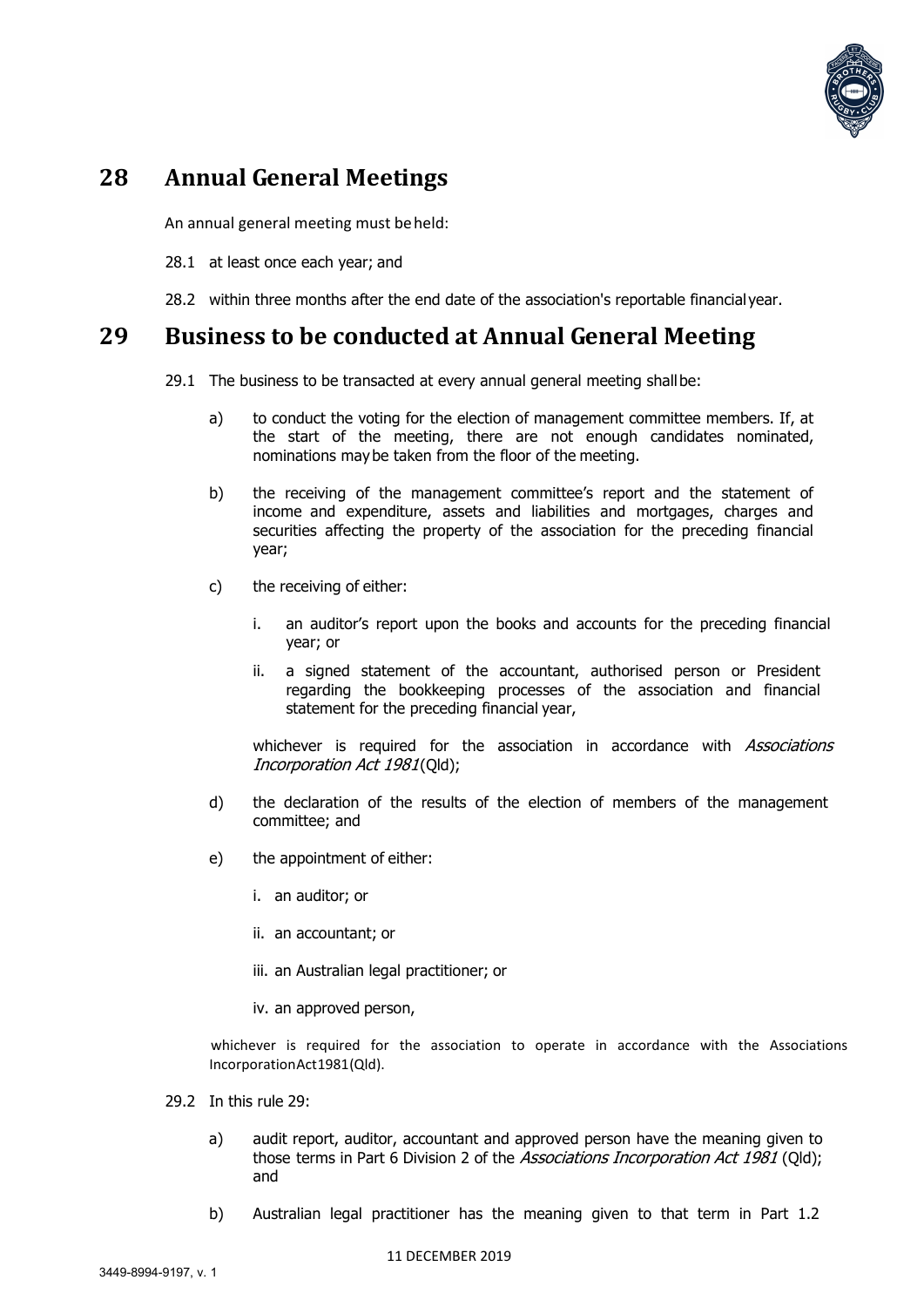

Division 2 of the Legal Profession Act 2007(Qld).

## <span id="page-19-0"></span>**30 Notice of General Meeting**

- 30.1 The Secretary may call a general meeting of the association.
- 30.2 The Secretary must give not less than 21 days written notice of the meeting to each Memberof the association.
- 30.3 If the Secretary is unable or unwilling to call the meeting, the President must call the meeting.
- 30.4 Notice of the following meetings must be given in writing:
	- a) a meeting called to hear and decide the appeal of a person against the management committee's decision:
		- i. to reject a person's application for membership of the association;or
		- ii. to terminate a person's membership of the association;
	- b) a meeting called to hear and decide a proposed special resolution of the association.
- 30.5 A notice of a general meeting must state the business to be conducted at themeeting.
- 30.6 A notice of general meeting may prescribe the manner in which a proxy may be validly appointed.

# <span id="page-19-1"></span>**31 Quorum and Adjournment of General Meeting**

- 31.1 The quorum for a general meeting is double the number of Members elected or appointed to the management committee at the close of the association's last general meeting plusone present in person or by proxy at the general meeting.
- 31.2 No business may be conducted at a general meeting unless there is a quorum of Members present in person or by proxy when the meeting proceeds to business.
- 31.3 If there is no quorum within 30 minutes after the time fixed for a general meeting called on the request of members of the management committee or the association, the meetinglapses.
- 31.4 If there is no quorum within 30 minutes after the time fixed for a general meeting called other than on the request of members of the management committee or the association:
	- a) the meeting is to be adjourned for at least seven days; and
	- b) the management committee is to decide the day, time and place of the adjourned meeting.
- <span id="page-19-2"></span>31.5 The chairperson may, with the consent of any meeting at which there is a quorum, and mustif directed by the meeting, adjourn the meeting from time to time and from place to place.
- 31.6 If a meeting is adjourned under subrule [31.5,](#page-19-2) only the business left unfinished at the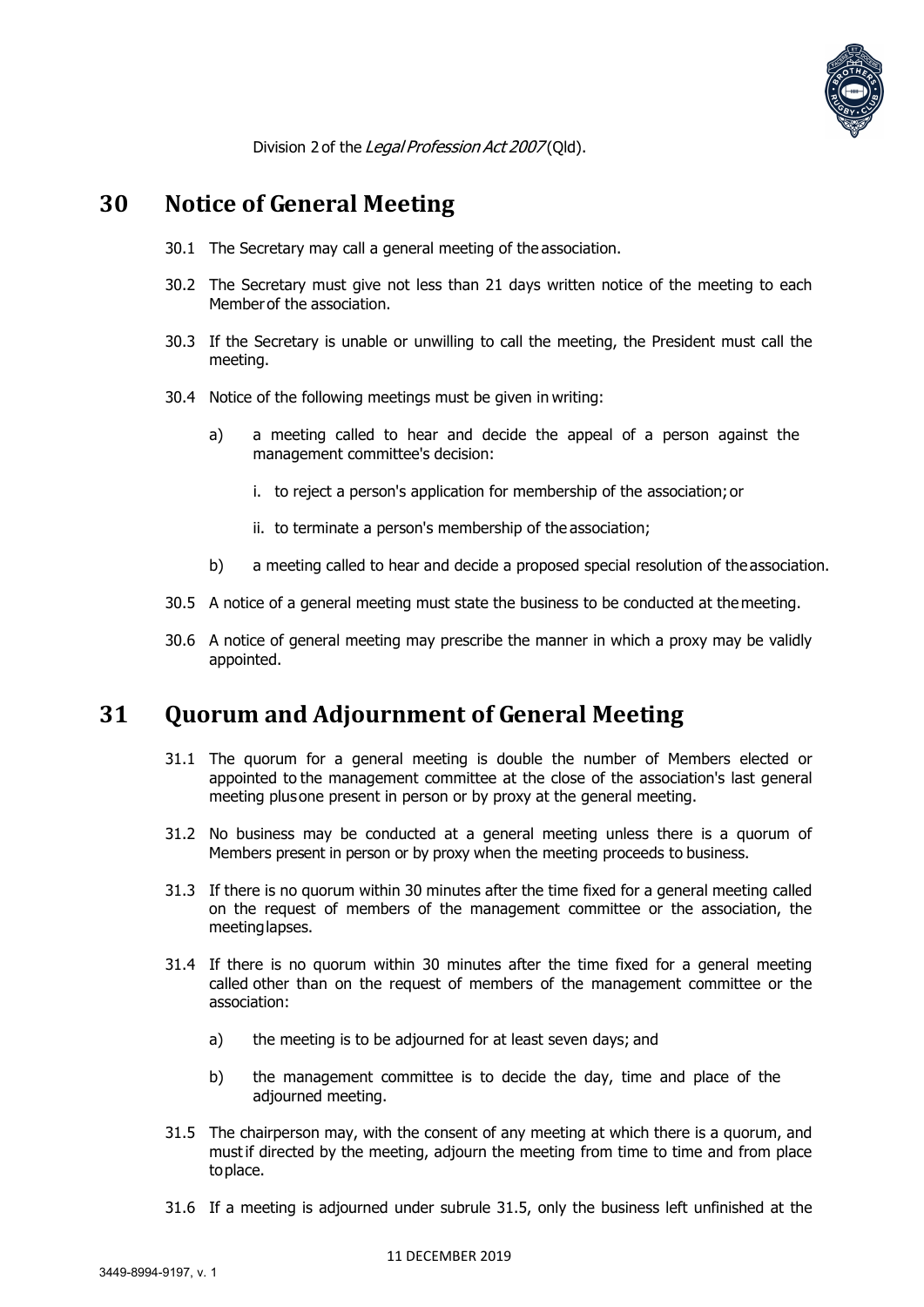

meeting from which the adjournment took place may be conducted at the adjourned meeting.

- 31.7 The Secretary is not required to give the Members notice of an adjournment or of the business to be conducted at an adjourned meeting unless a meeting is adjourned for at least 30 days.
- 31.8 If a meeting is adjourned for at least 30 days, notice of the adjourned meeting must be givenin the same way notice is given for an original meeting.

# <span id="page-20-0"></span>**32 Procedure at General Meeting**

- 32.1 A Member may take part and vote in a general meeting in person or by proxy.
- <span id="page-20-3"></span>32.2 A Member who hears and takes part in discussions in a general meeting is taken to be presentat the general meeting.
- 32.3 At each general meeting:
	- a) the President is to preside as chairperson; and
	- b) if there is no president or if the president is not present within 15 minutes after the time fixed for the meeting or is unwilling to act, the members present must elect one of their number to be chairperson of the meeting; and
	- c) the chairperson must conduct the meeting in a proper and orderly way.

# <span id="page-20-1"></span>**33 Voting at General Meeting**

- 33.1 At a general meeting, each question, matter or resolution, other than a special resolution, must be decided by a majority of votes of the members present in person or by proxy and eligible to vote.
- 33.2 Each member present in person or by proxy and eligible to vote is entitled to one vote only and, if the votes are equal, the chairperson has a casting vote as well as a primary vote.
- 33.3 The method of voting is to be decided by the management committee.
- 33.4 However, if at least 20% of the members present demand a secret ballot, voting must beby secret ballot.
- 33.5 If a secret ballot is held, the chairperson must appoint two members to conduct the secretballot in the way the chairperson decides.
- 33.6 The result of a secret ballot as declared by the chairperson is taken to be a resolutionof the meeting at which the ballot was held.

# <span id="page-20-2"></span>**34 Special General Meeting**

- 34.1 The Secretary must call a special general meeting by giving each Member of the association notice of the meeting not less than 21 days after:
	- a) being directed to call the meeting by the management committee; or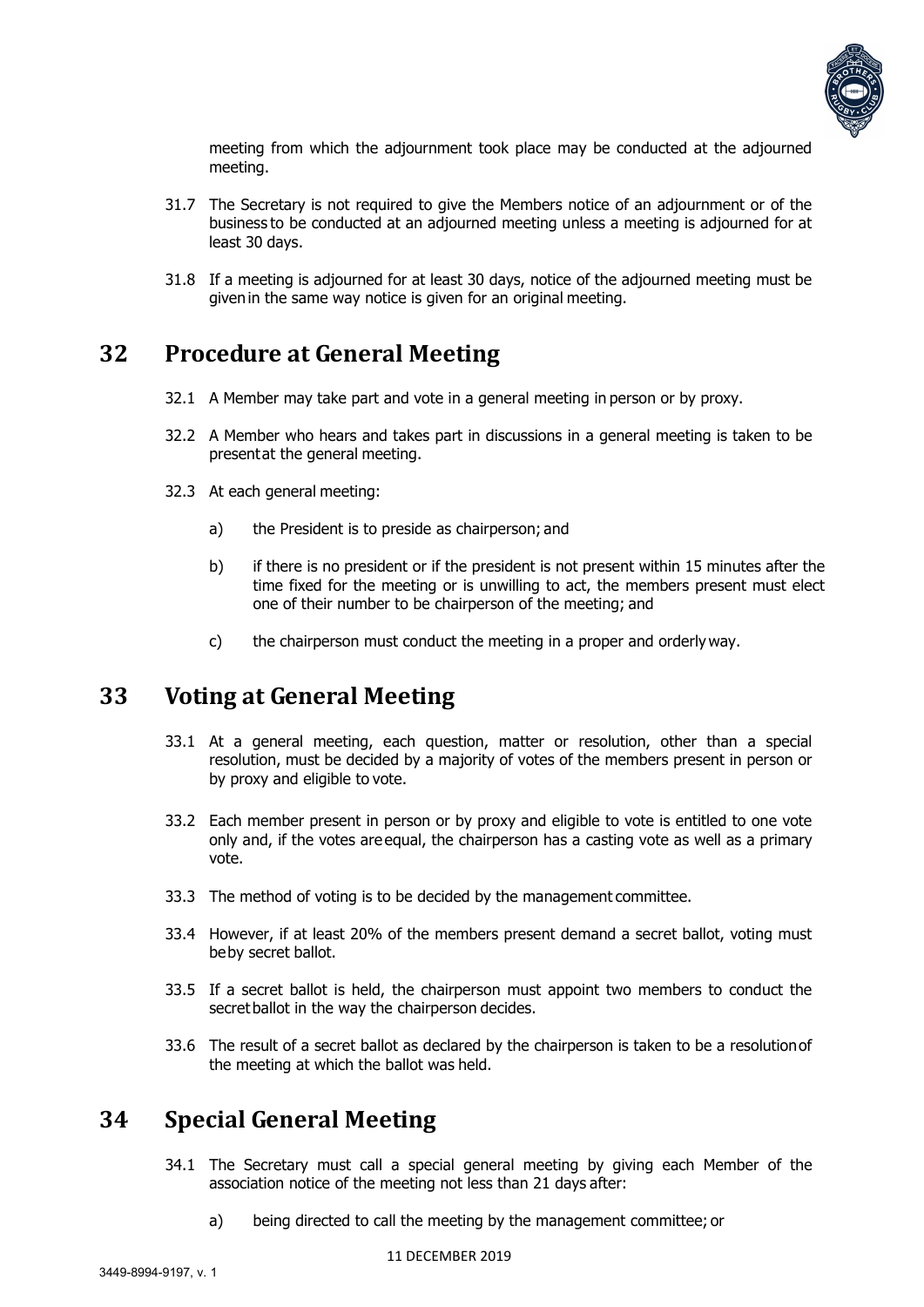

- <span id="page-21-1"></span>b) being given a written request signed by:
	- i. at least 50% of the number of members of the management committee when the request is signed; or
	- ii. fifteen Members of the association who are eligible to vote.
- <span id="page-21-2"></span>c) being given a written notice of an intention to appeal against the decision ofthe management committee:
	- i. to reject an application for membership; or
	- ii. to terminate a person's membership.
- 34.2 A request mentioned in subrule [34.1\(b\)](#page-21-1) must state:
	- a) why the special general meeting is being called; and
	- b) the business to be conducted at the meeting.
- 34.3 A special general meeting must be held within one month after the secretary:
	- a) is directed to call the meeting by the management committee; or
	- b) is given the written request mentioned in subrule [34.1\(b\);](#page-21-1) or
	- c) is given the written notice of an intention to appeal mentioned in subrule  $34.1(c)$ .
- 34.4 If the secretary is unable or unwilling to call the special meeting, the president must callthe meeting.

#### <span id="page-21-0"></span>**35 Minutes of General Meetings**

- 35.1 The Secretary must ensure full and accurate minutes of all questions, matters, resolutions and other proceedings of each general meeting are entered in a minute book.
- 35.2 To ensure the accuracy of the minutes:
	- a) the minutes of each general meeting must be signed by the chairperson of the meeting, or the chairperson of the next general meeting, verifying their accuracy; and
	- b) the minutes of each annual general meeting must be signed by the chairperson of the meeting, or the chairperson of the next meeting of the association that is a general meeting or annual general meeting, verifying their accuracy.
- 35.3 If asked by a Member of the association, the Secretary must, within 28 days after the requestis made:
	- a) make the minute book for a particular general meeting available for inspection by the Member at a mutually agreed time and place; and
	- b) give the Member copies of the minutes of the meeting.
- 35.4 The association may require the Member to pay the reasonable costs of providing copies ofthe minutes.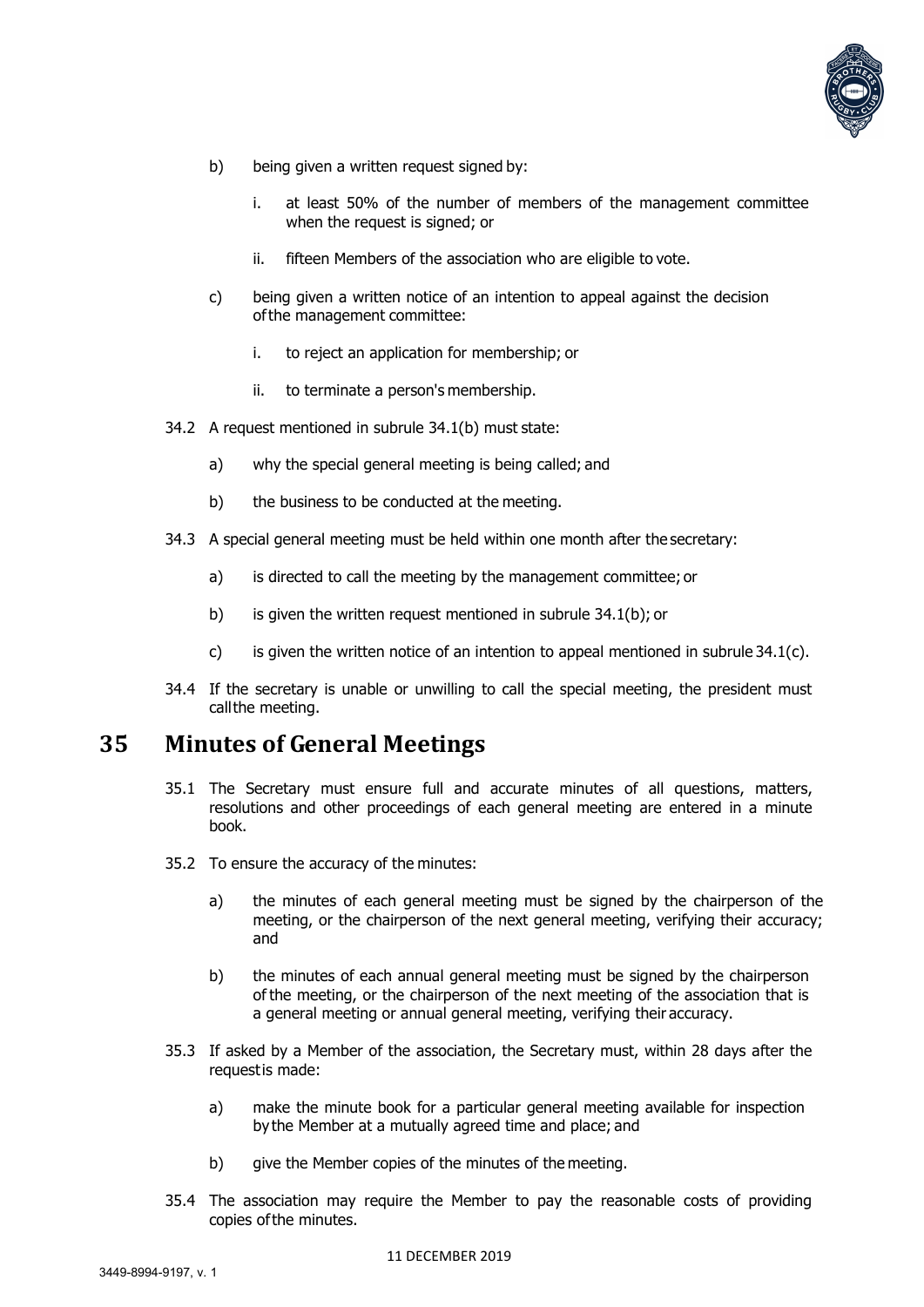

### <span id="page-22-0"></span>**36 By-laws**

- 36.1 The management committee may, in writing, make, amend or repeal by-laws, including a code of conduct not inconsistent with these rules, for the internal management of the association.
- 36.2 To be effective and valid, the making, amendment or repeal of any by-law, including a code of conduct, must be notified to members of the association.
- 36.3 A by-law may be set aside by a vote of Members at a general meeting of the association.

### <span id="page-22-1"></span>**37 Alteration of Rules**

37.1 Subject to the Act, these rules may be amended, repealed or added to by a special resolution carried at a general meeting.

### <span id="page-22-2"></span>**38 Common Seal**

- 38.1 The management committee must ensure the association has a common seal.
- 38.2 The common seal must be:
	- a) kept securely by the management committee; and
	- b) used only under the authority of the management committee.
- 38.3 Each instrument to which the seal is attached must be signed by a member of the management committee and countersigned by:
	- a) the Secretary; or
	- b) another member of the management committee; or
	- c) someone authorised by the management committee.

#### <span id="page-22-3"></span>**39 Funds and Accounts**

- 39.1 The funds of the association must be kept in an account in the name of the association ina financial institution decided by the management committee.
- 39.2 Records and accounts must be kept in the English language showing full and accurate particulars of the financial affairs of the association.
- 39.3 All amounts must be deposited in the financial institutionaccount as soon as practicable after receipt.
- 39.4 A payment by the association must be made by cheque or electronic funds transfer in accordance with the delegation schedule determined by the management committee.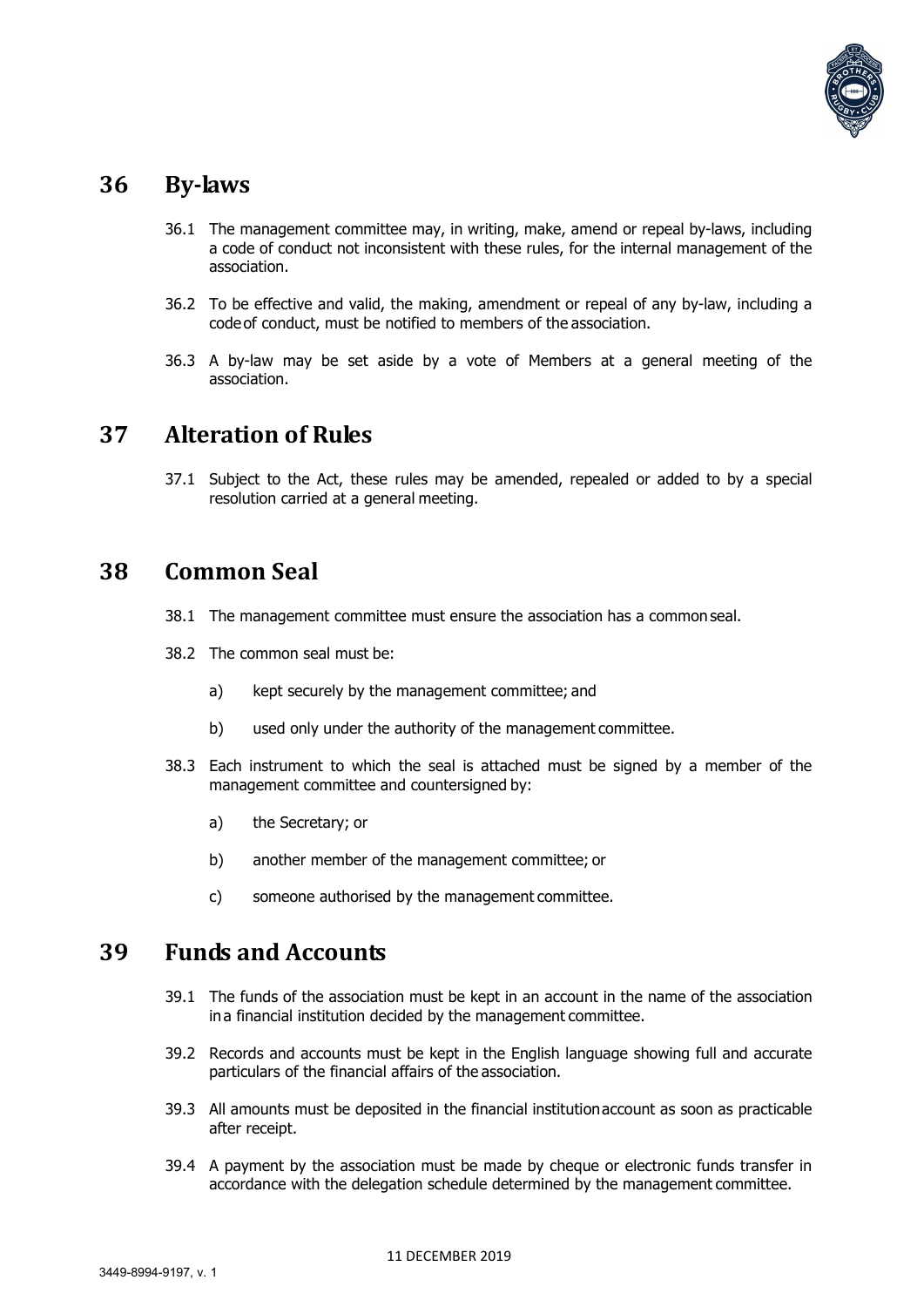

- 39.5 If a payment is made by cheque or electronic transfer, the cheque or electronic transfer must be signed or electronically released by any two of the following:
	- a) the President;
	- b) the Vice President;
	- c) the Secretary;
	- d) the Treasurer;
	- e) any other person who has been authorised by the management committee to sign cheques issued by the association in accordance with an Authorisation and Delegation Policy developed by the management committee.
- 39.6 However, one of the persons who signs the cheque must be the president, the secretary or the treasurer or in accordance with an Authorisation and Delegation Policy developed by the Management Committee.
- 39.7 All expenditure must be approved or ratified by the management committee.

### <span id="page-23-0"></span>**40 General Financial Matters**

- 40.1 As soon as practicable after the end of each financial year the Treasurer shall cause to be prepared a financial statement containing particulars of:
	- a) the income and expenditure for the financial year just ended; and
	- b) the assets and liabilities and of all mortgages, charges and securities affectingthe property of the Association at the close of that year.
- 40.2 All such financial statements shall be examined in accordance with the provisions of the Associations Incorporation Act 1981 (Old) and be presented to the secretary prior to the holding of the annual general meeting next following the financial year in respect of which such examination was made.
- 40.3 In accordance with the provisions of the *Associations Incorporation Act 1981* (Qld) the party examining the financial statements under sub rule (10) must prepare a signed audit reportor statement, whichever is applicable.
- 40.4 If required by the Associations Incorporation Act 1981 (Qld), within one month after the financial statement and signed statement or audit report are received by a general meeting in accordance with rule [30,](#page-18-1) the following must be lodged with the Chief Executive:
	- a) a copy of the financial statement for the reportable financialyear:
		- i. as adopted at the annual general meeting of the association, signed and dated by the President or Treasurer; or
		- ii. as presented to the annual general meeting of the association, if it is not adopted at the meeting, signed and dated by the President or Treasurer;and
	- b) a copy of the signed audit report or statement, whichever is required in accordance with the Associations Incorporation Act 1981 (Old); and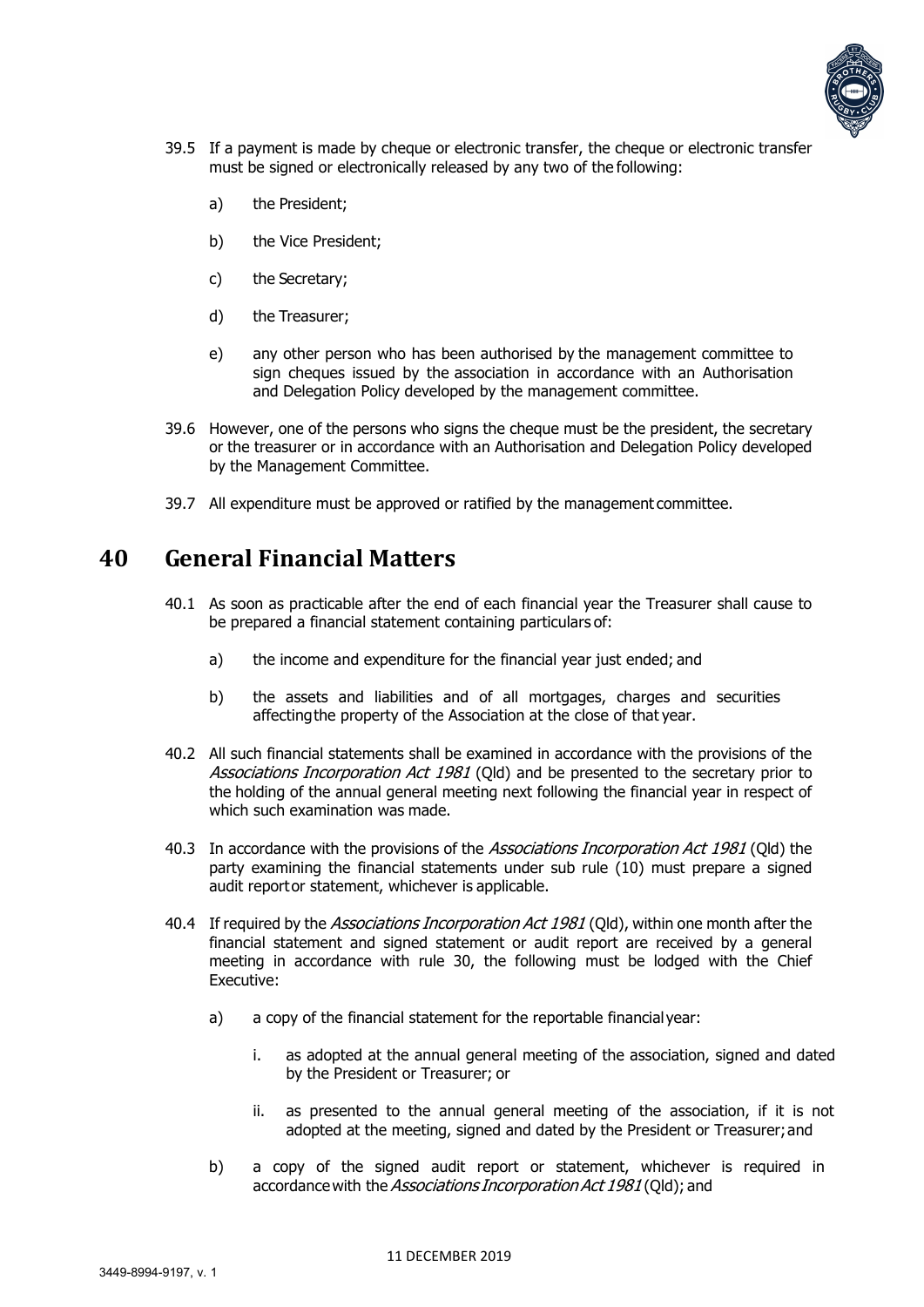

- c) a return in the approved form; and
- d) any fees prescribed under a regulation.
- 40.5 The income and property of the association must be used solely in promoting the association's objects and exercising the association's powers.

#### <span id="page-24-0"></span>**41 Documents**

The management committee must ensure the safe custody of books, documents, instrumentsof title and securities of the association.

### <span id="page-24-1"></span>**42 Notices**

- 42.1 Any notice required to be given under these rules may be given by any one of the following means:
	- a) by posting the written notice concerned on the association's notice board, located at the associations premises;
	- b) by sending the written notice to the email address of the member as indicated onthe register of members;
	- c) by sending the written notice to the postal address of the member as indicated onthe register of members; or
	- d) by posting the written notice concerned on the website of the association.

#### <span id="page-24-2"></span>**43 Financial Year**

The end date of the association's financial year is 31 October in eachyear.

### <span id="page-24-3"></span>**44 Indemnity for Management Committee**

- 44.1 Every member of the management committee, office bearer, auditor or other officer or servant of the association shall be indemnified out of the funds of the association. It is the duty of the association to pay all costs, losses and expenses which any such person shall incur or become liable to by reason of any contract entered into or act or thing done by him or her as a member of the management committee, an office bearer, an auditor, an officer or servant or in any wayin the discharge of his or her duties as such.
- 44.2 Every member of the management committee, officer bearer, auditor or other officer or servant of the association shall be indemnified out of the funds of the association against all liability incurred by him or her as such in defending any proceedings in which judgment is given in his or her favour or in which he or she is acquitted or in connection with any application in relation to any such proceedings in which relief is under the relevant law granted to him or her by the Court.

# **45 Distribution of surplus Assets to another Entity**

- <span id="page-24-4"></span>45.1 This rule applies if the association:
	- a) is wound-up under part 10 of the Act; and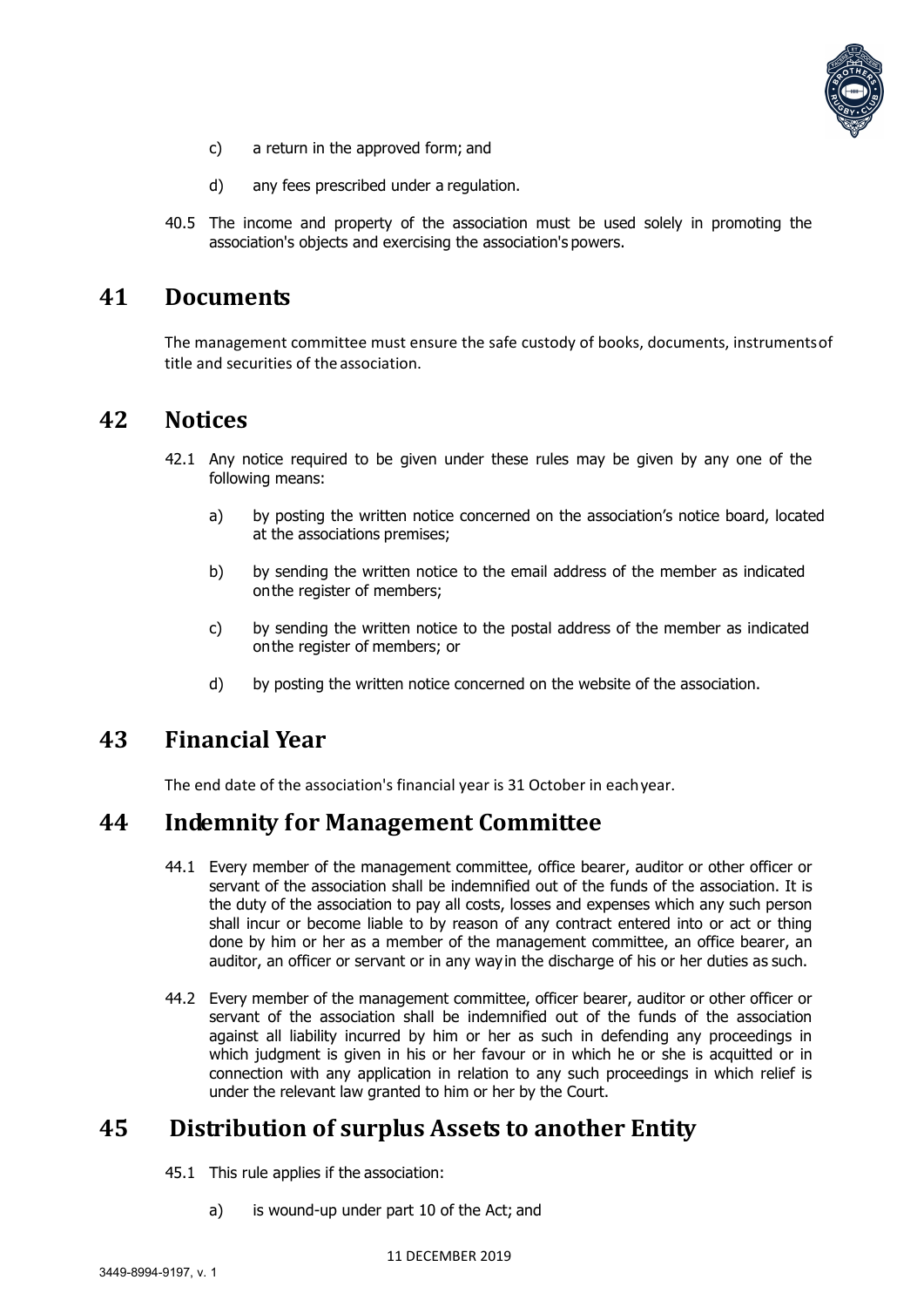

- b) has surplus assets.
- 45.2 The surplus assets must not be distributed among the members of theassociation.
- 45.3 The surplus assets must be given to another entity:
	- a) having objects similar to the association's objects; and
	- b) the rules of which prohibit the distribution of the entity's income and assets to its members.
- 45.4 In this rule 'surplus assets' has the meaning in section 92(3) of the Act.

#### <span id="page-25-0"></span>**46 Amalgamation**

46.1 To avoid any doubt:

- a) A person who, on the day the association is incorporated, was a Life member of a Previous Brothers Rugby Association, upon amalgamation automatically becomes a Life member of the Association;
- b) A person who, on the day the association is incorporated, was a Foundation and Perpetual member of a Previous Brothers Rugby Association, upon amalgamation automatically becomes a Foundation and Perpetual member of the Association;
- c) A trophy or award which, on the day the association is incorporated, was a trophy or award of a Previous Brothers Rugby Club Association, upon amalgamation, the trophy or award automatically becomes a trophy or award in the association;
- d) A person who, on the day the association is incorporated, was a recipient of a trophyor award of a Previous Brothers Rugby Club Association, upon amalgamation, automatically becomes a recipient of a trophy or award in the association to the equivalent class of the trophy or award that the person held in the Previous Brothers Rugby Club Association.

#### <span id="page-25-1"></span>**47 Major Asset**

- 47.1 The association will not sell, assign, transfer or otherwise dispose of a major asset without the consent of a majority of members present and eligible to vote at a special general meeting. For the purposes of this subrule, major asset means any lease, sub lease, licence, sub licence or fixtures running with the land in which the club has a legal or equitable interest.
- 47.2 The association will not mortgage, provide as security, or allow a charge over a major asset without the consent of a majority of members present and eligible to vote at a special general meeting. For the purposes of this subrule, major asset means any lease, sub lease, licence, sub licence or fixtures running with the land in which the club has a legal or equitable interest.

### <span id="page-25-2"></span>**48 Club Colours**